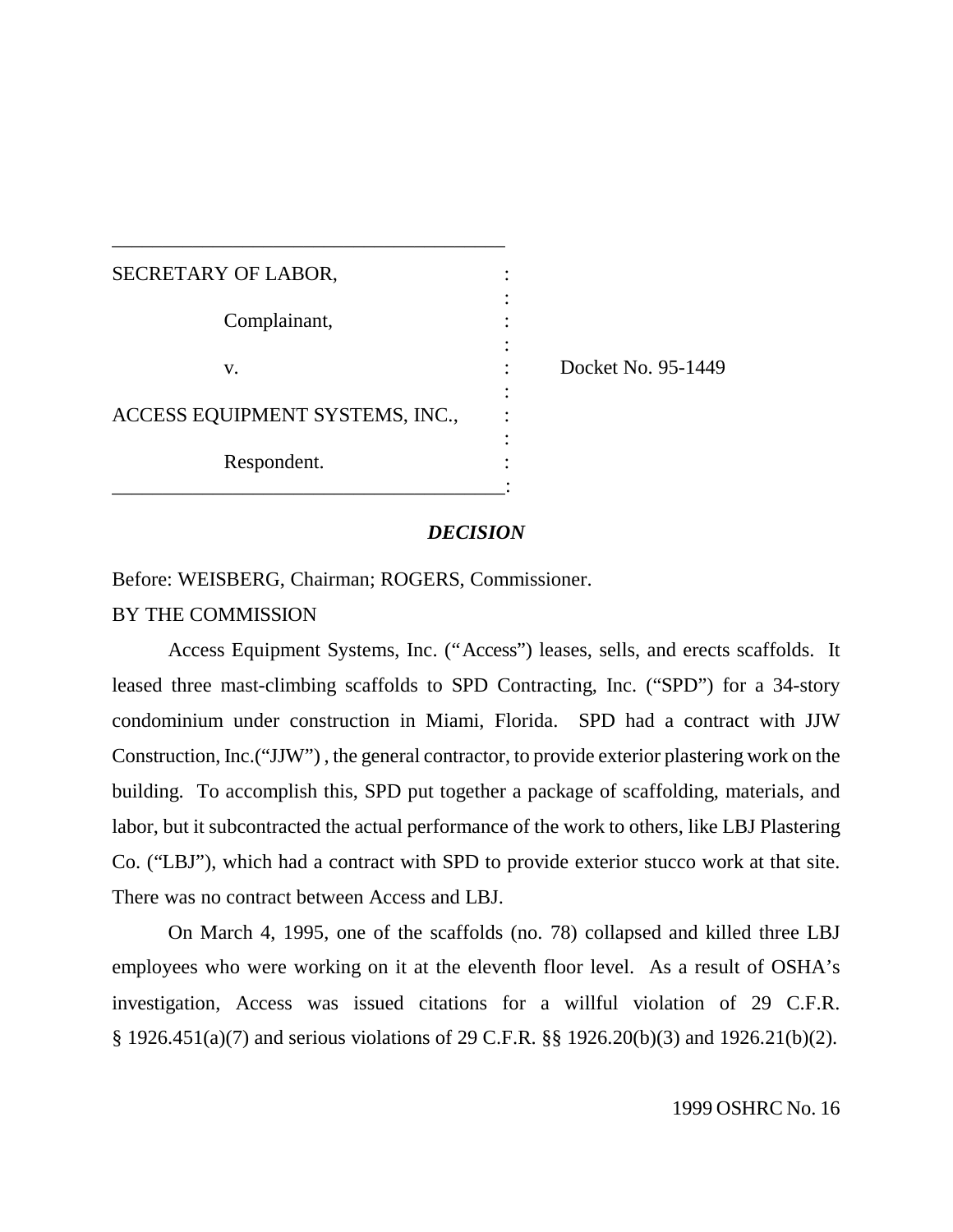Review Commission Administrative Law Judge Ken S. Welsch vacated all three items. Briefs were requested on whether Access can be found in violation of the Occupational Safety and Health Act of 1970 ("the Act") "for the exposure of the employees of LBJ," and whether the judge erred in vacating each of the three citation items. For the reasons that follow, we conclude that Access violated 29 C.F.R. § 1926.451(a)(7) and characterize that violation as serious. We agree with the judge and vacate the remaining two citation items.

#### I. *Background*

Scaffold no. 78 was a type of platform called a "mast-climbing platform," which consists of a vertical mast that is attached to the exterior of the building. Attached to the mast, there is a 20-foot long horizontal main deck, or platform, that travels up and down the mast at the push of a button. The diagrams on the manufacturer's load chart show that one, two, or three extensions of five feet each may be added symmetrically to the right and left sides of the main deck. *No more than three extensions on each side are shown in the diagrams on this load chart.* The chart gives maximum weight limits for loads uniformly distributed across the platform and its evenly-balanced extensions; it sets forth lower maximum weight limits for "eccentric" loads, which are loads concentrated on one end of the platform or the farthest extension from the mast. For example, where the platform has three extensions on each side and the load is concentrated on the third extension (farthest from the mast) on one side, the maximum load is 750 pounds. *The chart provides no maximum load information for more than three platform extensions* (nor for cantilevers off of any extensions).

Access erected three mast-climbing scaffolds at the site in November of 1994. Access' general manager for its Florida division, Dave O'Bryan, was onsite supervising the crew of five to seven employees for 20 days of the first month of the initial setup. He was there once a week in December of 1994, but after that he visited the site "very rarely."

With ninety percent of the stuccoing and plastering work complete, the left side of the west face of the building had a large vertical recessed area ("the hole") that still needed to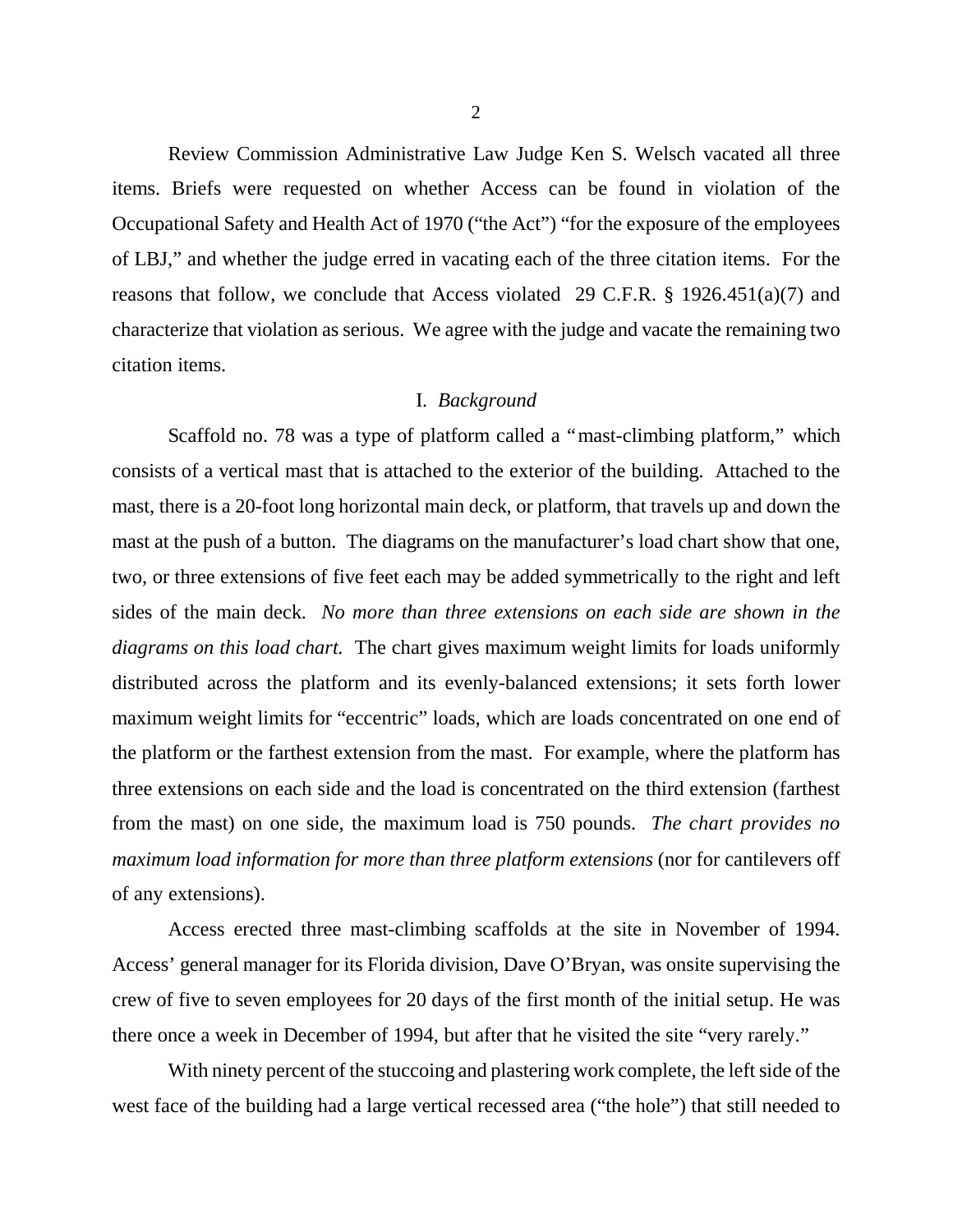have stucco applied to it. At that time Access general manager O'Bryan was called to the job site to meet with Tom Walsh, vice president of JJW, and Perry Weidenbenner, vice president of SPD, who specifically asked O'Brien whether he could add a fourth deck extension from which cantilevers would be added to the left side. This would allow the stucco workers access to "the hole" without having to dismantle and move the mast to the left, which would take five or six days. O'Bryan testified that he told them "absolutely not" "[b]ecause it was impossible . . . with that equipment," noting that he had no engineering support for it.<sup>1</sup> O'Bryan then left the site and did not return until after the accident. The record is silent as to whether O'Bryan told anyone else about this request.

Michael Hall was the Access employee who, following the initial setup of the three scaffolds, had the authority and control over the moving, dismantling and erecting of those scaffolds. He also was responsible for fixing electrical problems with the scaffolds. After the scaffolds were first erected, Hall was not at the site on a regular basis. Rather, he came only when SPD requested him, which was every three to five weeks. According to Hall and his supervisor O'Bryan, Hall was "in charge of or like the lead person for" the one or two Access employees who would accompany him to the site.

After O'Bryan was asked by SPD and JJW about adding a fourth extension, Hall was at the site to dismantle another scaffold. At that time, Hall was asked by Jackie Brogno, the president of LBJ, (whom Hall testified he thought was an employee of SPD) to add a fourth extension to the left of scaffold no. 78. Hall added the fourth extension. Neither general

 $1^{\circ}$ O'Bryan testified that, when he bid this project, he suggested installing the mast in the hole and placing on it a cut-down version of the main platform. But, when all the stucco work but that hole had been done, O'Bryan stated to SPD that he could not guarantee that such a platform could go up and down properly because the building was "so out of plumb" and beams ran across at the twenty-fifth floor level. As a result, SPD rejected the idea. Other options that Access presented for SPD's consideration were hiring another company to install swing stages or using the crane and manbasket on the site. According to O'Bryan, because "this job was under some enormous pressure," to bring in other companies then "didn't make any sense for the time frame."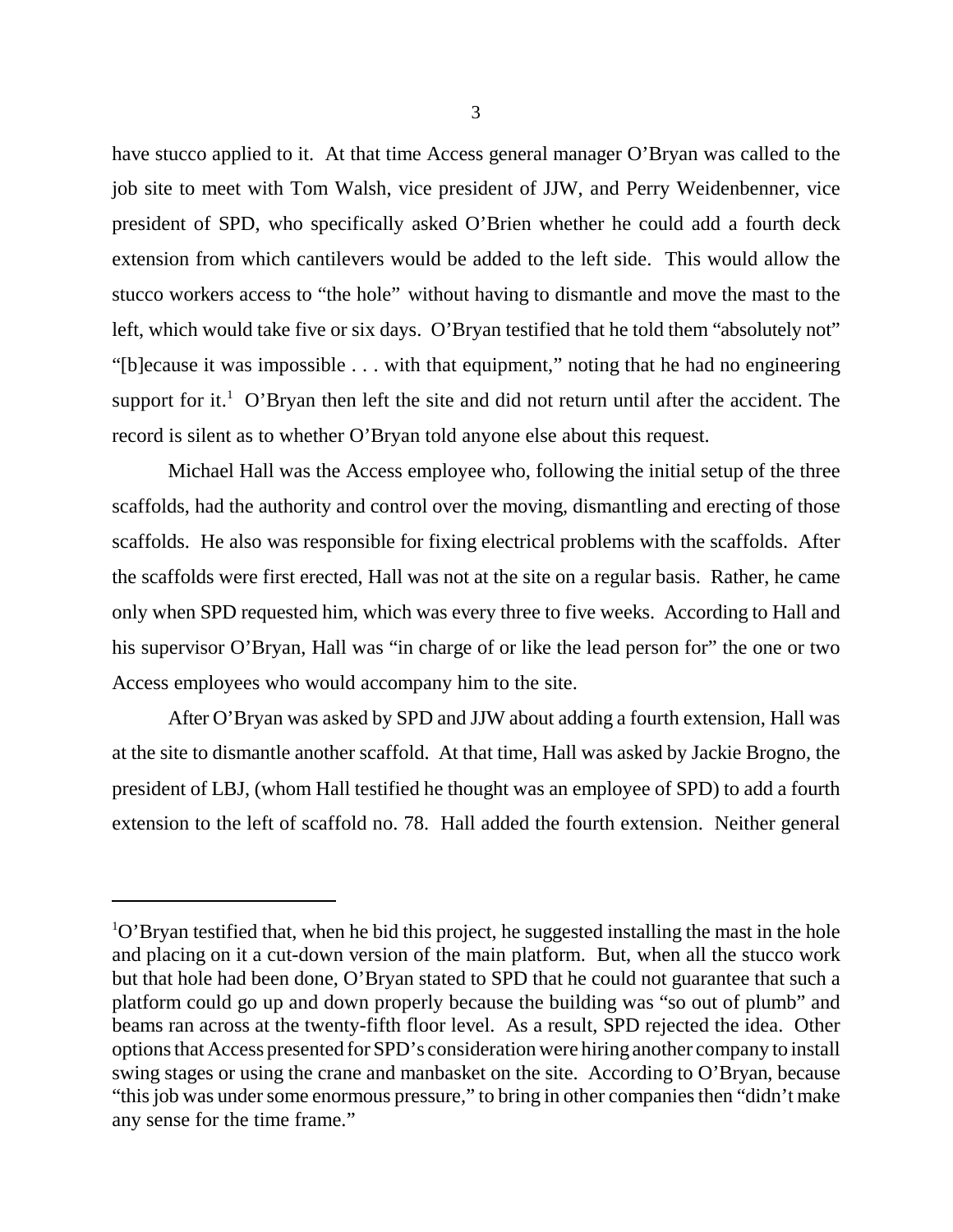manager O'Bryan nor Robert Reese, Access' president, were at the site then. Hall never told O'Bryan, his supervisor, about putting on the fourth extension.

Several days later, at the time it collapsed, scaffold no. 78 had four five-foot platform extensions to the left of the mast. To the right of the mast were one five-foot extension and one two-foot six-inch extension. Three I-beams ("aluma" beams), each 14 feet 8 inches long, were attached at a right angle to the fourth platform extension and part of the third extension, and plywood was placed over the beams to form a cantilevered work platform, which together with the main platform formed an "L." At the time that it collapsed, five LBJ employees were on the scaffold. Three of them were on the cantilevered section, along with the materials needed to do the work, such as buckets of stucco. $2$ 

As a result of investigating the accident, OSHA issued citations to Access for a willful and serious violations, and it issued citations to LBJ for serious violations, which LBJ did not contest. The record does not reflect whether SPD was cited.

II. *Citation 2, Item 1, Alleging Willful Violation of 29 C.F.R. § 1926.451(a)(7)*

The Secretary alleged that Access violated 29 C.F.R. § 1926.451(a)(7), which provided:<sup>3</sup>

Scaffolds and their components shall be capable of supporting without failure at least 4 times the maximum intended load.

<sup>2</sup>Mohammed Ayub, Chief of OSHA's Office of Construction and Engineering, testified as an expert structural engineer. He stated at the hearing that he estimated the total weight that was on the scaffold as 2,800 pounds (not counting the dead weight of the platform itself), based on statements of eyewitnesses who were interviewed, but he could not confirm that weight. Access takes issue with this assessment but does not offer its own calculation of the weight.

<sup>&</sup>lt;sup>3</sup>When section 1926.451 was revised in August of 1996 (as part of the revisions to the scaffolding standards), section  $1926.451(a)(7)$  was eliminated, but the text of it was incorporated into revised section 1926.451(a)(1). *See* 61 Fed. Reg. 46,104 (1996); *see also* 61 Fed. Reg. 59,831 (1996).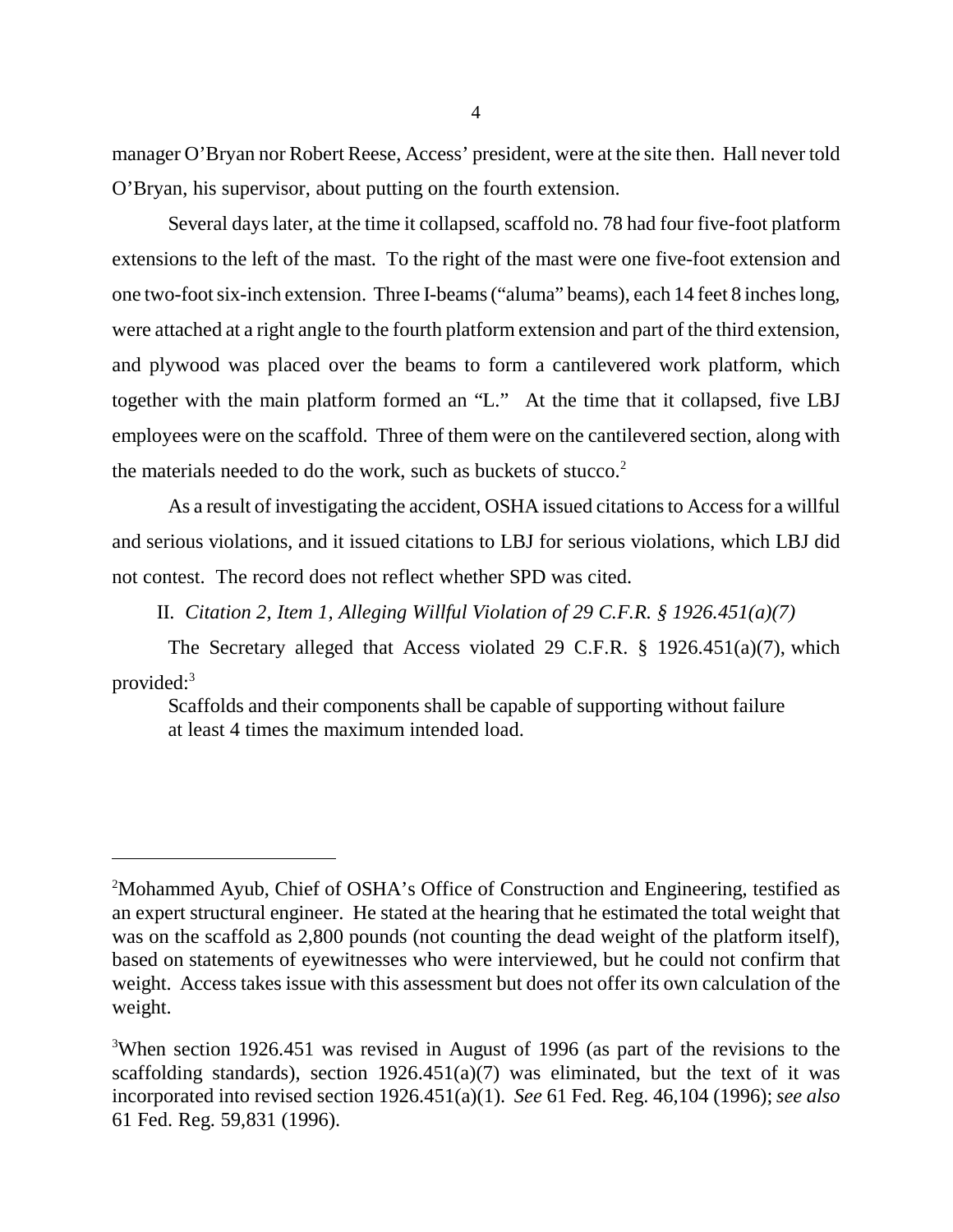The citation alleges that Access violated the standard when its lead person Hall "added a fourth five-foot platform extension not authorized by the load chart" and therefore had no idea how much of a load the platform with four extensions could bear.<sup>4</sup>

To make a prima facie showing of a violation, the Secretary must prove that: the standard applies; the employer failed to comply with the terms of the standard; employees had access to the violative condition; and the employer had actual or constructive knowledge of the violation. *E.g., Gary Concrete Products* , 15 BNA OSHC 1051, 1052, 1991-93 CCH OSHD ¶ 29,344, p. 39, 449 (No. 86-1087, 1991). The cited employer may rebut one or more of these elements of the Secretary's case.

## A. *Applicability*

<sup>4</sup>The citation also asserts that, "[i]n addition [to adding the fourth platform extension], and without the approval of a competent engineer, Access constructed a 14 foot 9 inch cantilevered extension at 90 degrees from the side of the unauthorized fourth extension." The judge noted that there was conflicting testimony from the only two witnesses with personal knowledge as to who erected the cantilevered I-beams. Leonard Jackson, a laborer working for LBJ who sometimes assisted Hall, and Access' lead employee Hall each testified that the other did it. Finding "[n]either . . . markedly more credible than the other on this point," the judge determined that the Secretary, who has the burden, failed to establish that Access erected the cantilevered I-beams off the third and fourth extensions. Commission usually defers to a judge's credibility determination, for the judge has seen the witnesses and observed their demeanor. *See, e.g., C. Kaufman*, 6 BNA OSHC 1295, 1297, 1977-78 CCH OSHD ¶ 22,481, p. 27,099 (No. 14249, 1978). The Secretary contends that the judge erred in not discussing other testimony, including that by the compliance officer (based on his interview with Hall after the accident) and by Perry Weidenbenner, SPD's vice president, that Hall had placed the I-beams on the scaffold. The judge indicated that they did not have personal knowledge, and he had found that Weidenbenner was not a credible witness on another issue, receipt of load charts. The other testimony of Jackson that the Secretary mentions on review does not appear to provide dispositive support for her position. We conclude that we need not address this issue further in light of our finding that there was a violation on other grounds. *See, e.g., Regina Construction Co.*, 15 BNA OSHC 1044, 1049 n. 8, 1991-93 CCH OSHD ¶ 29,354, p. 39,469 n.8 (No. 87-1309, 1991).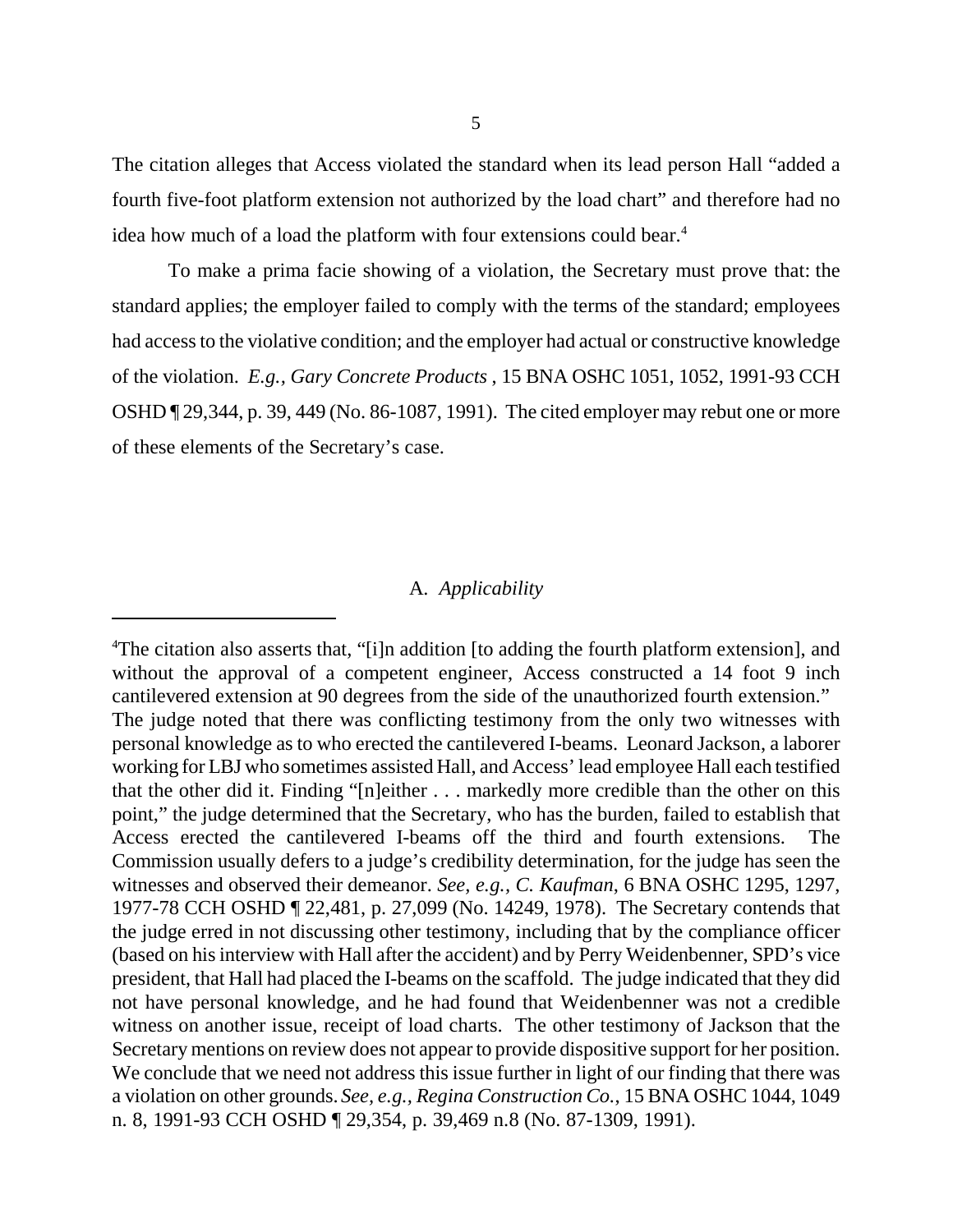Access argues that, contrary to the judge's findings, the cited construction safety standard does not apply because it was not an "employer" within the meaning of the Act, and the worksite was not a "place of employment" of its employees.

Section  $3(5)$  of the Act, 29 U.S.C. § 652(5), defines an "employer" as "a person engaged in a business affecting commerce who has employees . . . ." It is clear that Access meets this definition, therefore it is an "employer" under the Act.

Access also contends that it is not an employer required to protect the worksite because the site is not a "place of employment" of its employees. It relies on 29 C.F.R.  $§$  1910.12(a), which provides:

The standards prescribed in part 1926 of this chapter are adopted as occupational safety and health standards under section 6 of the Act and shall apply, according to the provisions thereof, to every employment and place of employment of every employee engaged in construction work. *Each employer shall protect the employment and places of employment of each of his employees engaged in construction work* by complying with the appropriate standard prescribed in this paragraph.

(Access' emphasis) Access also relies on *Reich v. Simpson, Gumpertz & Heger*, 3 F.3d 1, 4-5 (1st Cir. 1993), *aff'g on other grounds* 15 BNA OSHC 1851, 1991-93 CCH OSHD ¶ 29,828 (No. 89-1300, 1992), in which the First Circuit vacated a citation alleging a construction-standard violation because, under section 1910.12(a), there was no "place of employment" at the site that Simpson, Gumpertz & Heger ("Simpson"), a design engineering consulting firm, had a duty to protect under the Act. In that case, the general contractor's superintendent telephoned Simpson's project manager at his office in another town seeking advice about the deflection of some metal decking after the first layer of concrete was poured. Simpson's project manager told him that the deflection was normal and there was no problem with the superintendent's plan to pour a second layer of concrete that day. After the second layer was poured, some of the metal decking collapsed, injuring five workers. The court found that there was no "place of employment" that Simpson had a duty to protect because: (1) Simpson's employees were not on the jobsite on a daily or weekly basis, rather they visited on a periodic basis to conduct inspections and attend meetings; (2) Simpson had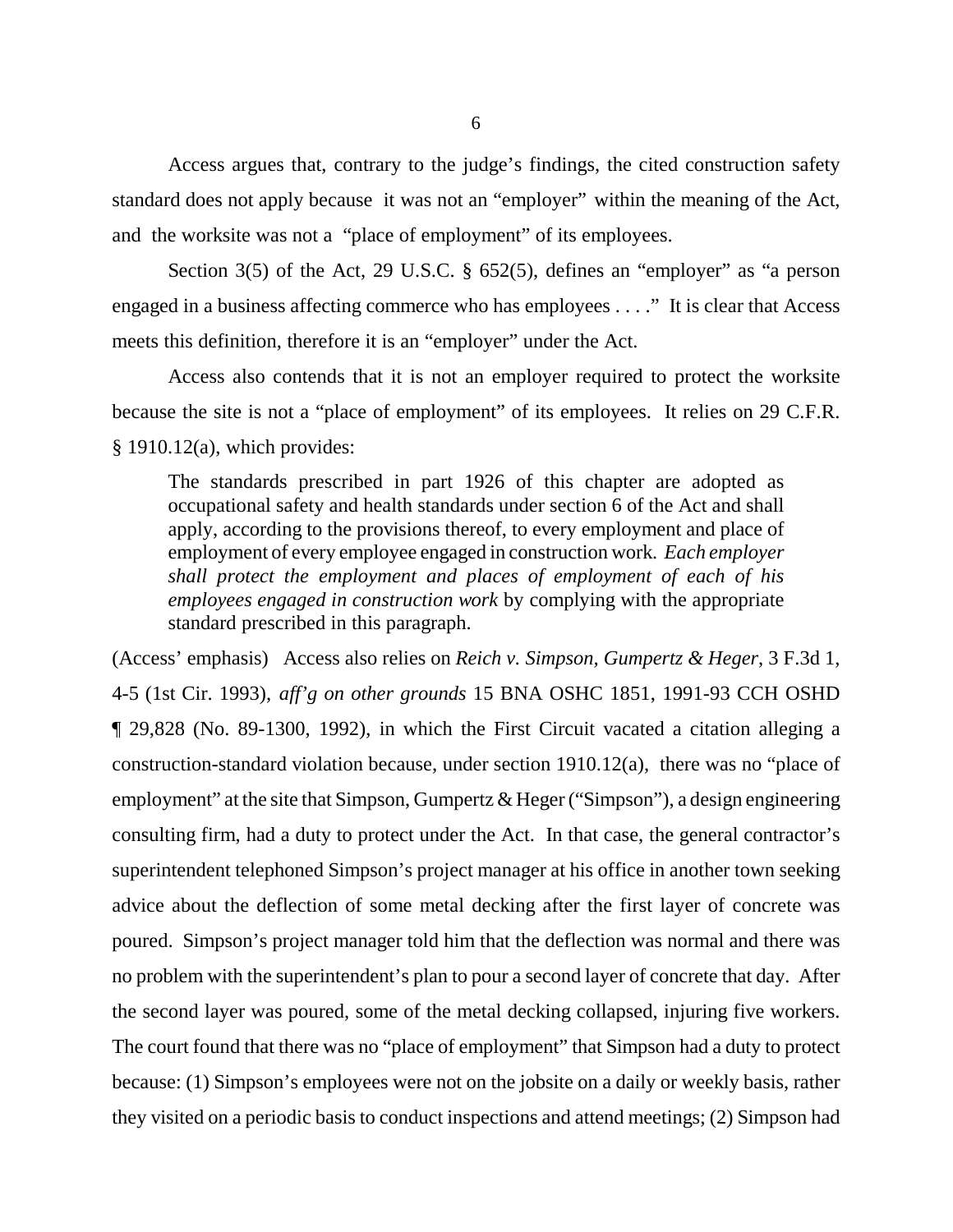no office or trailer at the site; (3) it had no employees at the site on the day of the accident; and, (4) when the critical conversation took place between the general contractor's superintendent and Simpson's project manager, the latter was in his office in another town.<sup>5</sup> 3 F.3d at 3 n.3, 5.

Judge Welsch correctly stated in his decision that the First Circuit's decisions are not controlling precedent in this case.<sup>6</sup> We also agree with the judge that, even if those decisions were controlling, the worksite in this case was a "place[] of employment" that Access had a duty to protect. Important facts about Access' role at the worksite distinguish it from Simpson. Access' employees worked at the site erecting and reconfiguring the mast climbing platforms it leased to SPD. This work involved a crew of at least five employees on the site during the first month of the exterior plastering work. According to O'Bryan, Access' general manager, he was at the site for 20 of the first 30 days, and for the next month he was there once a week. Access had a three-man crew (Hall and two laborers)

<sup>5</sup> In *Simpson*, the First Circuit stated in dicta that to accept the Secretary's broad interpretation of "place of employment" would mean that, if a construction equipment leasing company sent an employee to a site to perform maintenance work and "the employee gives gratuitous advice to the user of the equipment which allegedly causes an on-site accident," that company would be liable. 3 F.3d at 5. As the Commission noted in *Anthony Crane Rental, Inc.*, 16 BNA OSHC 2107, 2109, 1993-95 CCH OSHD ¶ 30,620, pp. 42,406-07 (No. 91-556, 1994), *aff'd in pertinent part*, 70 F.3d 1298 (D.C. Cir. 1995), besides being *dicta*, the example given by the First Circuit does not categorically state that all equipment suppliers must be excluded from the construction standards, and the example is distinguishable based on the facts.

<sup>6</sup>Final decisions of the Review Commission can be appealed by an aggrieved party to the United States court of appeals for the circuit in which the violation is alleged to have occurred or where the employer has its principal office. Section  $11(a)$  and (b) of the Act; 29 U.S.C. § 660(a) and (b). An adversely affected party other than the Secretary of Labor may also appeal the decision to the Court of Appeals for the District of Columbia Circuit. Section 11(a) of the Act; 29 U.S. C. § 660(a).

In this case, the alleged violations occurred in Florida, and Access has its principal office in Georgia. These states are in the Eleventh Circuit.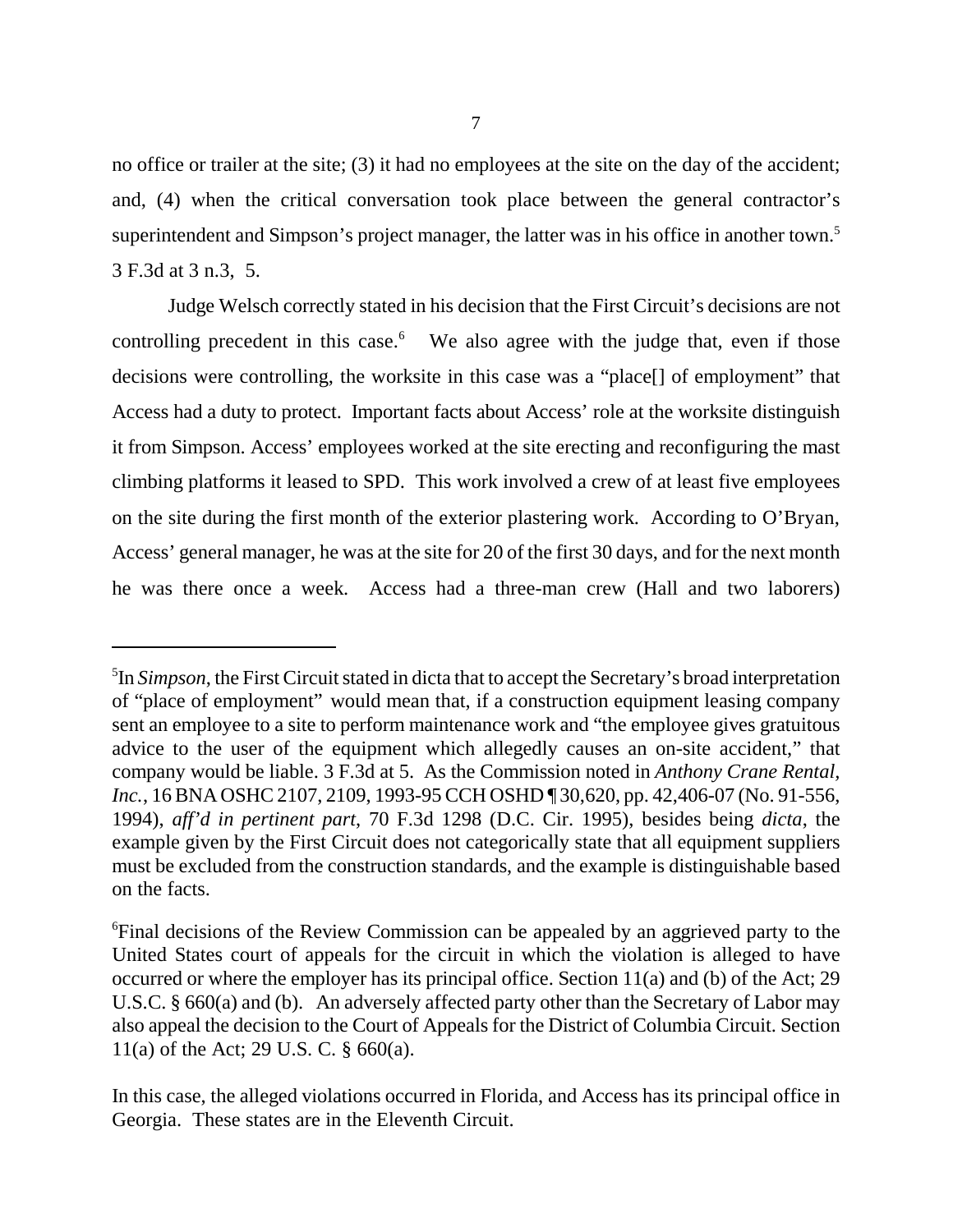periodically on the site in the few months before the accident. As the judge noted, although not on the site daily or weekly, Access' employees "had an ongoing responsibility to safely move and reconfigure the scaffolds." When called by SPD, Hall worked at the site moving, reconfiguring, or looking into electrical problems with the scaffolding. O'Bryan testified that Hall had the authority and control over moving, dismantling, and erecting the scaffolds on the job site. When Access' crew was at the site the week prior to the accident, Hall and his crew had finished dismantling a nearby scaffold when Brogno asked Hall to add an extension to scaffold no. 78, which Hall did. As the judge noted, Access' "hands-on construction work" in erecting and reconfiguring the scaffolds went beyond the "consultation type services" that Simpson provided remotely from the site, and the site was therefore a "place of employment" for Access employees that Access had a duty to protect.<sup>7</sup>

Further supporting this conclusion is a decision in a case with similar facts where the D.C. Circuit (to which Access can appeal this case, see note 6 *supra)* found that the construction site where a repairman worked for the cited employer, which leased and repaired cranes, was a "place of employment" that the crane rental company had a duty to

 $T$ The judge also concluded that the construction standards apply to Access under the Commission's "substantial supervision" test used in *Simpson*, 15 BNA OSHC at 1867, 1991- 93 CCH OSHD at p. 40,680. That test is applied to "employers who perform no physical trade labor" in the context of determining whether the employers were engaged in "construction work" under 29 C.F.R. § 1910.12(b) and Part 1926.

In the instant case, Access does not contend that it was not engaged in "construction work" under those regulations. The record shows that Access employees performed actual physical labor at the site by erecting, reconfiguring, and dismantling the scaffolds. Moreover, its employees provided maintenance and repair services. The Commission has found, and the D.C. Circuit upheld that finding, that an employer that provided equipment was engaged in "construction work" where it provided mechanic services for that equipment on an ongoing and regular basis because such activities were "inextricably linked" to the construction work at the site. *Anthony Crane Rental, Inc.*, 16 BNA OSHC at 2109, 1993-95 CCH OSHD at pp. 42,406-07;*see Beatty Equipment Leasing, Inc. v. Secretary of Labor*, 577 F.2d 534, 537 (9th Cir. 1978). Under those cases, Access would have been doing "construction work" within the meaning of the Act by having its employees erect, configure, dismantle, and repair the scaffolds that were necessary for the stucco appliers to do their work.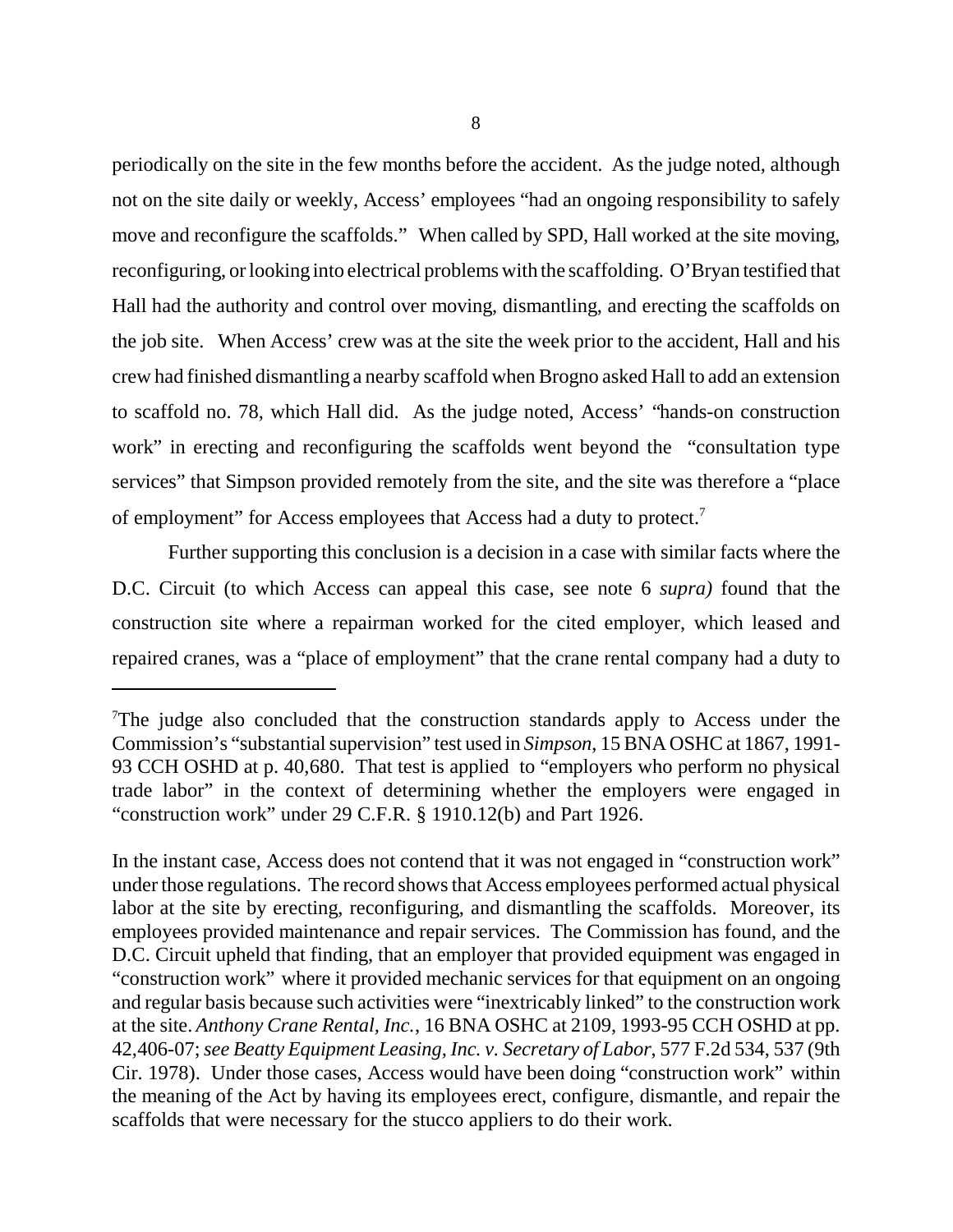protect. *Anthony Crane Rental, Inc. v. Secretary of Labor*, 70 F.3d 1298 (D.C. Cir. 1995), *aff'g in pertinent part* 16 BNA OSHC 2107, 1993-95 CCH OSHD ¶ 30,620 (No. 91-556, 1994). In that case, Anthony Crane Rental ("ACR") had a "bare rental" agreement with a subcontractor (Mid-West Conveyor Construction Services) on a construction site for the lease of a truck crane. The subcontractor supplied the operator and oiler, and it hired ACR to do the maintenance and repair work. Anthony's field mechanics would respond to requests by the subcontractor for maintenance or repairs. An Anthony mechanic was at the site the day of the accident; none of the citations issued to ACR related to the accident. See 70 F.3d at 1301. The D.C. Circuit stated that

the *Simpson* decision was based principally on the fact that the engineering firm had no "employees at the actual construction site.". . . Therefore, *Simpson* does not suggest to us any cause to depart from the plain language of 29 C.F.R. § 1910.12(a)--namely, that the place where an employee works is a "place of employment." The fact that Mid-West's employees also worked (or even predominated) at the construction site makes it no less a place of employment for ACR's repairman.

70 F.3d at 1303. Although it performed these activities on the crane, the evidence does not establish that ACR "prepared and configured" the crane for Mid-West. 16 BNA OSHC at 2109 n. 5.

In comparison to the facts in *ACR*, the construction site here was a "place of employment" for Access' employees. The record shows that, besides doing hands-on maintenance and repair, Access' employees erected, dismantled, and configured the scaffold, which included moving, getting up on, and operating the scaffold. Although Access' employees were present on the site only on an "as needed" basis, the same is true for most if not all contractors' employees. For these reasons, we conclude that Access is an employer under the Act that had a duty to protect the site because it was a "place of employment" of its employees.

# B. *Failure to Comply with the Terms of the Standard*

The Secretary presented evidence showing that Access failed to comply with the standard's requirement that scaffolds be capable of supporting at least 4 times the maximum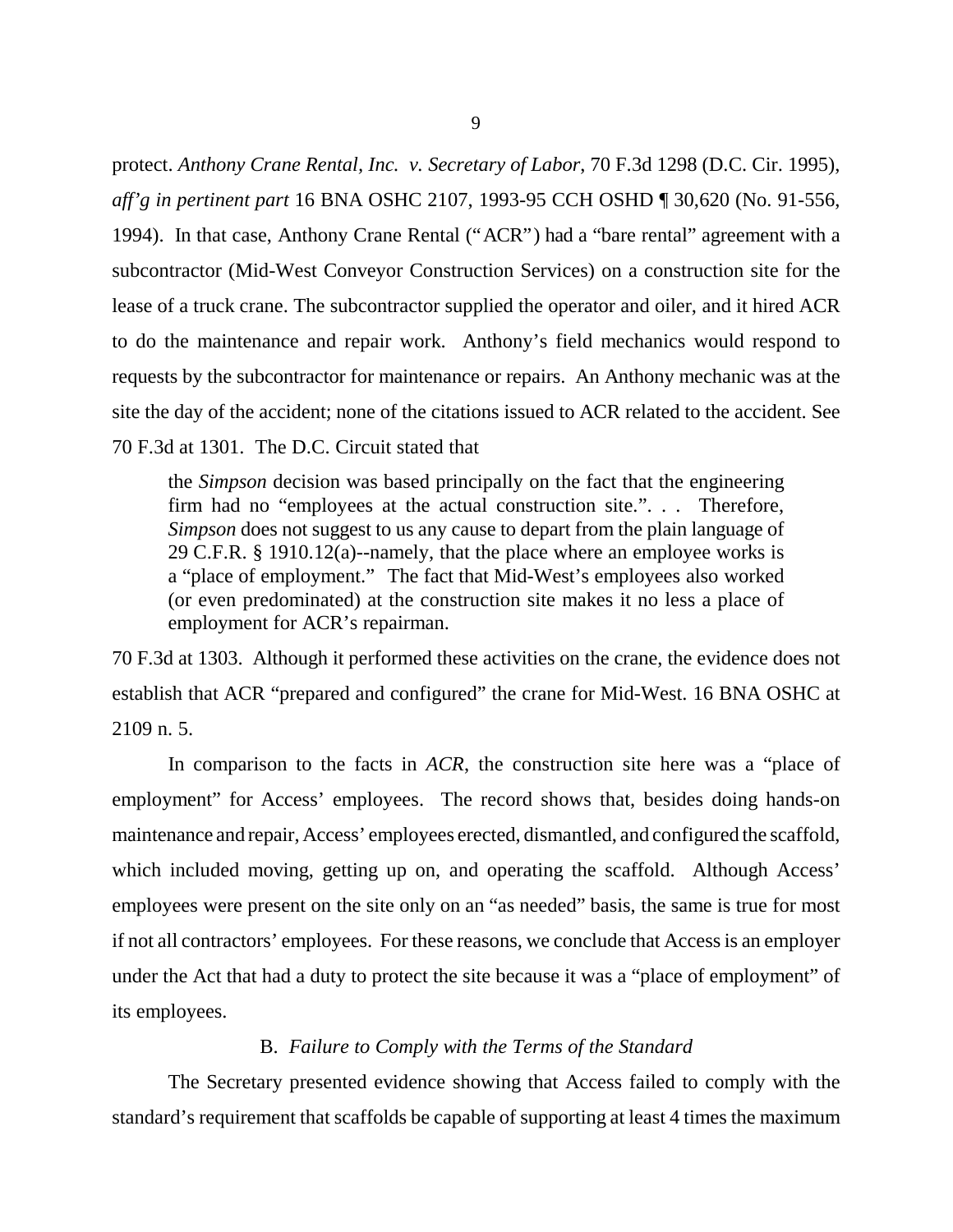intended load because Hall, who acted as a leadman according to his supervisor O'Bryan, added the fourth extension without knowing what load it could bear. The manufacturer's load chart does not address more than three extensions. Hall's supervisor O'Bryan testified that he did not have any load chart for four platform extensions.

Robert Reese, Access' president, acknowledged at the hearing that the manufacturer's load chart did not provide for a fourth extension to be added. However, he sought to rebut the charge by testifying that Access had "[a]n evaluation of the effect of the loading on a fourth platform" that was "done by Pretzer"engineering firm before the accident. (Presumably this is the "qualified engineering support for the use of four extension decks" that Access refers to in its brief on review.) When the judge asked further about this engineering report, Access' two counsels stated that they thought it was in evidence. However, the only report in evidence by C.A. Pretzer Associates, Inc., an engineering firm, is Exhibit C-14, which consists of a two-page cover letter dated "14 February 1991" on "Clamps for Aluma Beams" and three pages (dated September 28, 1990) of calculations of allowable loads for aluminum beams used as cantilevers. Access admits in its brief on review that this document, referred to by the parties and the judge as the "Pretzer Report," is limited to situations in which the cantilevered I-beams are added to no more than three extension decks. Possibly what Reese and Access' counsel were referring to in claiming engineering support for using a fourth extension is another report by Pretzer, identified by the Secretary's counsel at the hearing as "the Pretzer report, dated October 17, 1991," which was marked for identification as Exhibit C-11 and referred to on direct examination of the Secretary's expert. When later questioned by the judge, the Secretary's counsel stated at the hearing that the exhibit was not offered into evidence, and she withdrew it. The exhibit is thus not present in the record. Therefore, we conclude that, without any evidence in the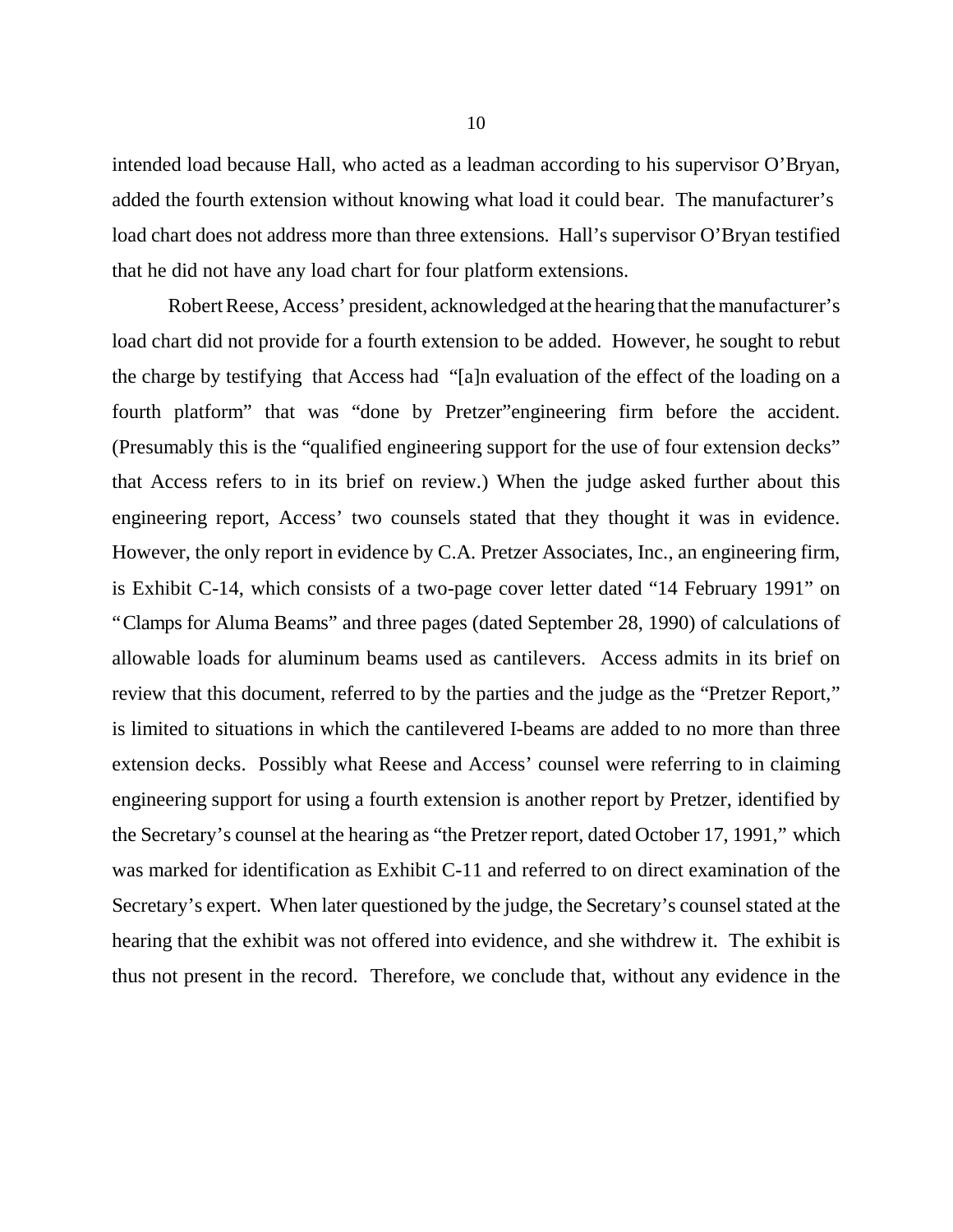record to corroborate Reese's testimony, Access has failed to rebut the Secretary's evidence that it failed to comply with the terms of the standard. $8$ 

## C. *Employee Exposure*

The record indicates that Access' own employees were not working at the site between the time that the fourth extension was added and the time of the accident. However, employees of LBJ were exposed to the hazardous condition. Access' employees were engaged in a common endeavor with LBJ's employees; they erected and moved the scaffolding without which the plasterers could not be positioned to do their jobs. Access argues that it has no responsibility under the Act regarding LBJ's employees working on or near the hazardous condition of the scaffold. This contention concerns what has become known as the "multiple employer worksite doctrine," which provides that, on a multiple employer worksite, an employer that creates or controls a hazardous condition is responsible under the OSHA standards, regardless whether employees exposed or having access to the condition are its own employees "or those of other employers engaged in a common undertaking."*E.g., Brennan v. OSHRC (Underhill Constr. Corp.)*, 513 F.2d 1032, 1038 (2d Cir. 1975). The Second Circuit in *Brennan* was the first judicial body to discuss and apply

<sup>&</sup>lt;sup>8</sup> Access argues on review that the judge's decision that the standard was violated was "based" solely upon the fact that the work platform failed." As noted above, the basis for the violation of section  $1926.451(a)(7)$  is that Access added the fourth extension without knowing what load it could bear. Therefore, the alleged violation is not dependent upon whether the platform failed or not.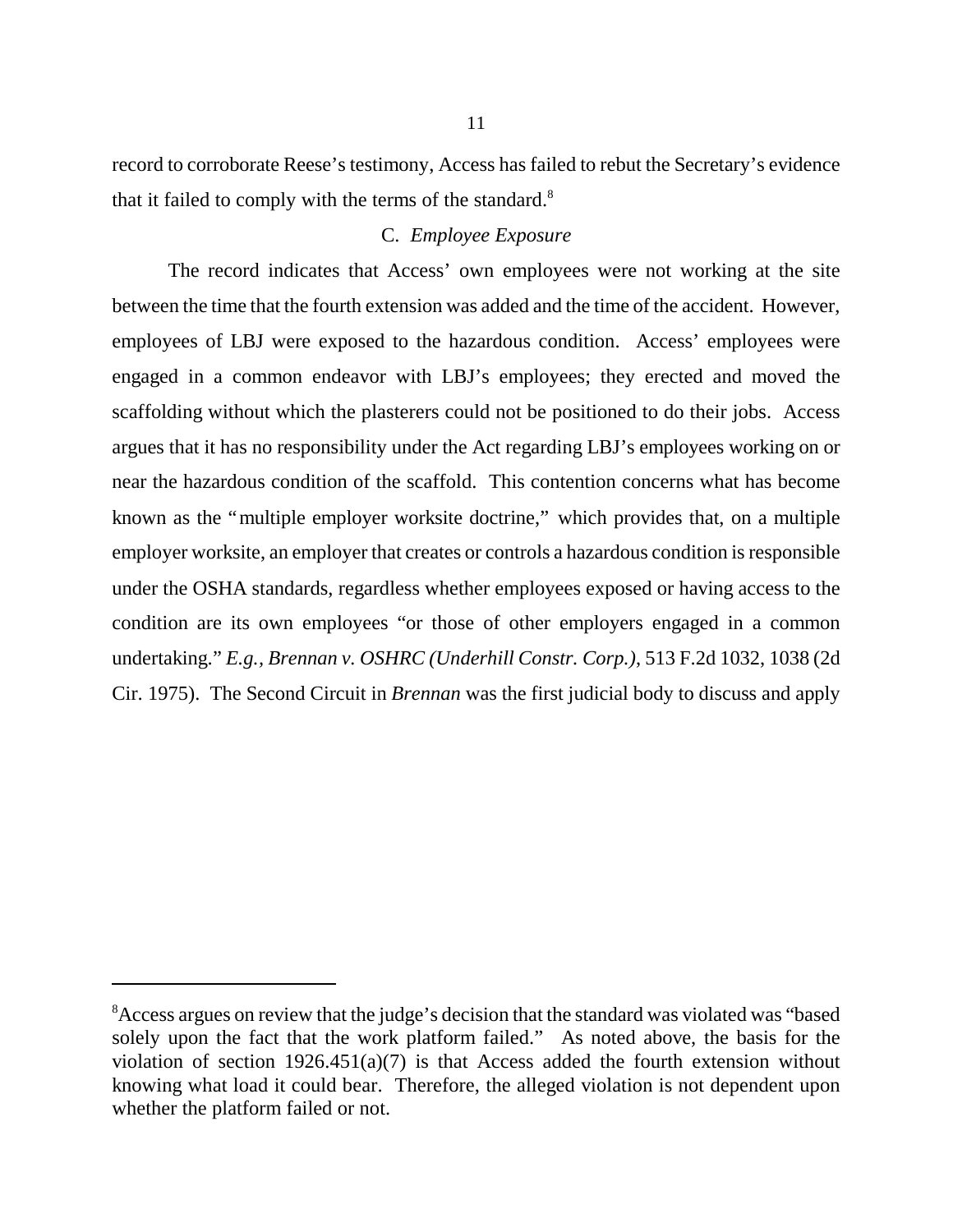the doctrine.<sup>9</sup> Several other circuits subsequently accepted the doctrine,<sup>10</sup> and the Commission first adopted it in *Anning-Johnson Co.*, 4 BNA OSHC 1193, 1975-76 CCH OSHD ¶ 20,690 (No. 3694, 1976) (consolidated) and *Grossman Steel & Aluminum Corp.*, 4 BNA OSHC 1185, 1188, 1975-76 CCH OSHD ¶ 20,691, p. 24, 791 (No. 13775, 1976). *See, e.g., Flint Engineering & Construction Co.*, 15 BNA OSHC 2052, 2055, 1991-93 CCH OSHD ¶ 29,923, p. 40,853 (No. 90-2873, 1992); *F.L. Heughes and Co.*, 11 BNA OSHC 1391, 1983-84 CCH OSHD ¶ 26,520 (No. 14519, 1983); *H.B. Zachry Co.*, 8 BNA OSHC 1669, 1980 CCH OSHD ¶ 24,588 (No. 76-2617, 1980), *Beatty Equipment Leasing, Inc.*, 4

<sup>9</sup> In *Brennan*, the Second Circuit rejected what was then the Commission's position that an employer cannot be found responsible for failing to comply with OSHA standards when the only employees exposed to the violative condition were those of another employer. *See, e.g., Martin Iron Works, Inc.*, 2 BNA OSHC 1063, 1973-74 CCH OSHD ¶ 18,164 (No. 606, 1974); *Hawkins Construction Co.*, 1 BNA OSHC 1761, 1762, 1973-74 CCH OSHD ¶ 16,418, pp. 22,196-97 (No. 949, 1974);*City Wide Tuckpointing Service Co*., 1 BNA OSHC 1232, 1233, 1971-73 CCH OSHD ¶ 15,769, p. 21,051 (No. 247, 1973); *see also Gilles & Cotting, Inc*., 1 BNA OSHC 1388, 1389, 1973-74 CCH OSHD ¶ 16,763 , p. 21,512-13 (No. 504, 1973), *aff'd in pertinent part*, 504 F.2d 1255, 1260-62, 1267 (4th Cir. 1974) (on issue of *joint* liability of employers, court deferred to Commission ruling based on courts' "narrow scope of review").

<sup>10</sup>*See United States v. Pitt-Des Moines Inc.*, 168 F.3d 976 (7th Cir. 1999) (applying the doctrine discussed but not adopted in its earlier decision, *Anning-Johnson Co. v. OSHRC*, 516 F.2d 1081 (7th Cir. 1975)); *A/C Electric Co. v. OSHRC*, 956 F.2d 530 (6th Cir. 1991); *Beatty Equipment Leasing v. Secretary of Labor*, 577 F.2d 534 (9th Cir. 1978); *Marshall v. Knutson Constr. Co.*, 566 F.2d 596 (8th Cir. 1977); *see also Teal v. E.I. DuPont de Nemours & Co.*, 728 F.2d 799, 804-05 (6th Cir. 1984) (tort case); *New England Telephone & Telegraph Co. v. Secretary of Labor*, 589 F.2d 81(1st Cir. 1978) (applying Commission law); *Central of Georgia Railroad Co. v. OSHRC*, 576 F.2d 620 (5th Cir. 1978) (although not applying doctrine due to companies' bilateral arrangement, court "agree[s] with *Anning-Johnson* that issues of creation and control of a violation are important in determining liability"); *cf. Dun-Par Engineered Form Co. v. Marshall*, 676 F.2d 1333 (10th Cir. 1982) (steps needed to protect own employees on construction site). *But see Melerine v. Avondale Shipyards, Inc.*, 659 F.2d 706 (5th Cir. Unit A 1981) (tort case). The D.C. Circuit, to which Access can appeal this case (see note 6 *supra*), has discussed the doctrine but has not adopted it. *See, e.g., Anthony Crane Rental, Inc. v. Reich*, 70 F.3d 1298 (D.C. Cir. 1995). Precedent in the Eleventh Circuit is discussed in note 12 *infra*.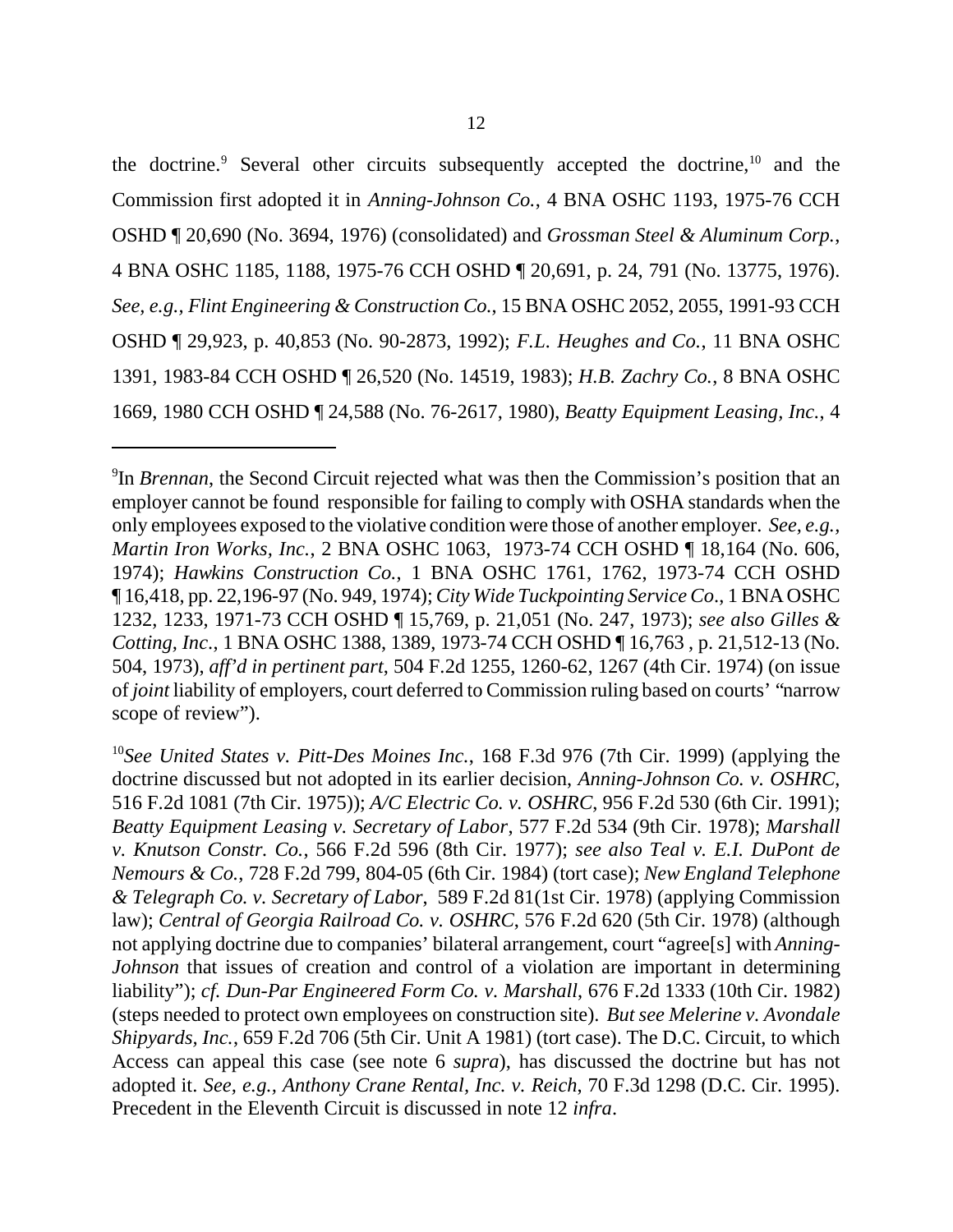BNA OSHC 1211, 1212, 1975-76 CCH OSHD ¶ 20,694 , p. 24,802 (No. 3901, 1976), *aff'd* 577 F.2d 534 (9th Cir. 1978).

### *Bases for the Doctrine*

Support for this doctrine has been found in the purpose and language of the Occupational Safety and Health Act of 1970 ("the Act"), the legislative history (or lack thereof), and the special circumstances at a multiple employer worksite, especially in the construction industry.

The Occupational Safety and Health Act of 1970 ("the Act") does not specifically address the issue of an employer's responsibility for violations of OSHA standards on a multiple employer worksite. "Congress apparently gave little thought to the unique relationship which arises when employees of a number of different employers work in and around the same job site and are subject to the hazards which may exist at that site." *Anning-Johnson Co. v. OSHRC*, 516 F.2d 1081, 1087 n. 14 (7th Cir. 1975). Lacking specific guidance, the courts and the Commission have tried to resolve this issue in a manner which best fulfills the "stated congressional purpose in an equitable manner." *Id.*;*see United States v. Pitt-Des Moines*, 168 F.3d 976 (7th Cir. 1999).

Courts have found support for the doctrine in the broad, remedial purpose of the Act, set forth in section 2(a) of the Act, 29 U.S.C.  $\S$  651(a), "to assure so far as possible every working man and woman in the Nation safe and healthful working conditions." *Pitt-Des Moines,* 168 F.3d at 983 ; *Beatty Equipment Leasing v. Secretary of Labor*, 577 F.2d 524 (9th Cir. 1978); *Marshall v. Knutson Constr. Co.*, 566 F.2d 596 (8th Cir. 1977); *Brennan*, 513 F.2d at 1038. Another declared purpose in the Act, to encourage reduction of safety hazards to employees "at their places of employment," section 2(b)(1) of the Act, 29 U.S.C. § 651(b)(1), indicates that the focus is on making "places of employment," instead of specific employees, safe from worksite hazards. *See Pitt-Des Moines*, 168 F.3d at 983; *Brennan*, 513 F.2d at 1038. This means that "once an employer is deemed responsible for complying with OSHA regulations, it is obligated to protect every employee who works in its workplace." *Teal*, 728 F.2d at 805; *see Pitt-Des Moines*, 168 F.3d at 983. This is consistent with the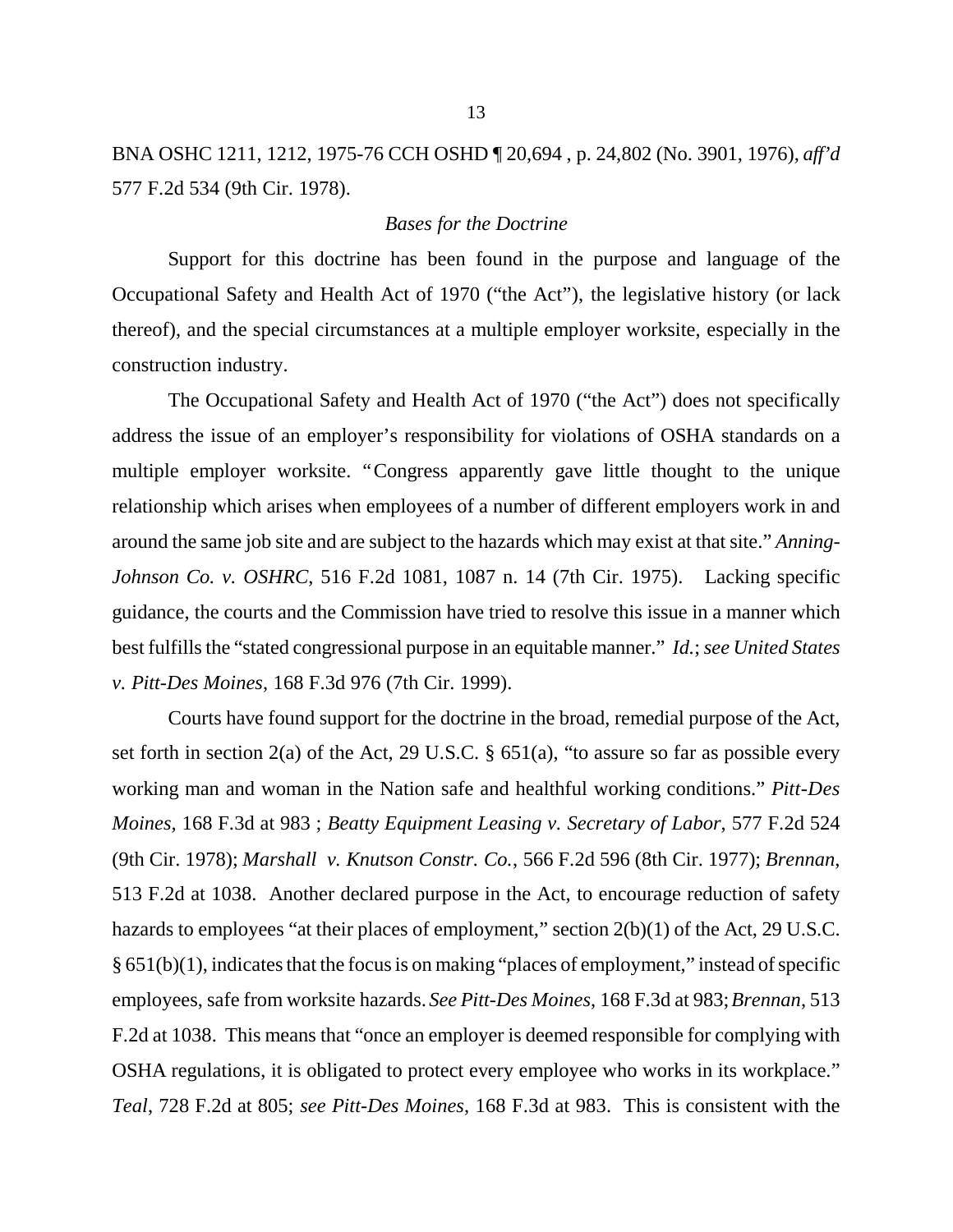Act's emphasis on the hazards at worksites, such as in 29 U.S.C. §§ 657(f)(1) (inspections for imminent danger), 662 (injunction for imminent danger), and 666(j) (gravity of the violation). *See Brennan*, 513 F.2d at 1039.

Further support has been found in analyzing another part of the Act, section  $5(a)(1)$ and (2) of the Act, 29 U.S.C.  $\S$  654(a)(1) and (2), which provides:

Each employer--

(1) shall furnish to each of *his* employees employment and a place of employment which are free from recognized hazards . . .

(2) shall comply with occupational safety and health standards promulgated under this Act.

(Emphasis added.) Section  $5(a)(1)$  imposes a general duty on an employer to protect "his employees" from all kinds of recognized hazards not addressed in OSHA standards. *See, e.g., Pitt-Des Moines*, 168 F.3d at 982; *Teal v. E.I. DuPont de Nemours & Co.*, 728 F.2d 799, 804-05 (6th Cir. 1984); *Brennan*, 513 F.2d at 1038. On the other hand, section 5(a)(2) imposes a specific duty on an employer to comply with OSHA standards but is not limited to exposure of the employer's own employees. *See Brennan*, 513 F.2d at 1038. The "conspicuous absence of any limiting language" (like "his employees") in section 5(a)(2) can be viewed as indicating that a broader class was intended to be protected by that section. *See Pitt-Des Moines*, 168 F.3d at 983, quoting *Russello v. United States*, 464 U.S. 16, 23 (1983) ("Where Congress includes particular language in one section of a statute but omits it in another section of the same Act, it is generally presumed that Congress acts intentionally and purposefully in the disparate inclusion or exclusion."). Because each subsection has a different focus and purpose, we agree with the Seventh Circuit that "[t]here is no reason to conclude that the specific protection Section  $654(a)(2)$  affords--freedom from safety violations--is limited to an employer's own employees" particularly "when employees of different employers work in close proximity and all are subject to the risk those violations create." *Pitt-Des Moines*, 168 F.3d at 983.

In *Pitt-Des Moines*, the government action against the employer was criminal in nature and brought by the United States Department of Justice, based on section 17(e) of the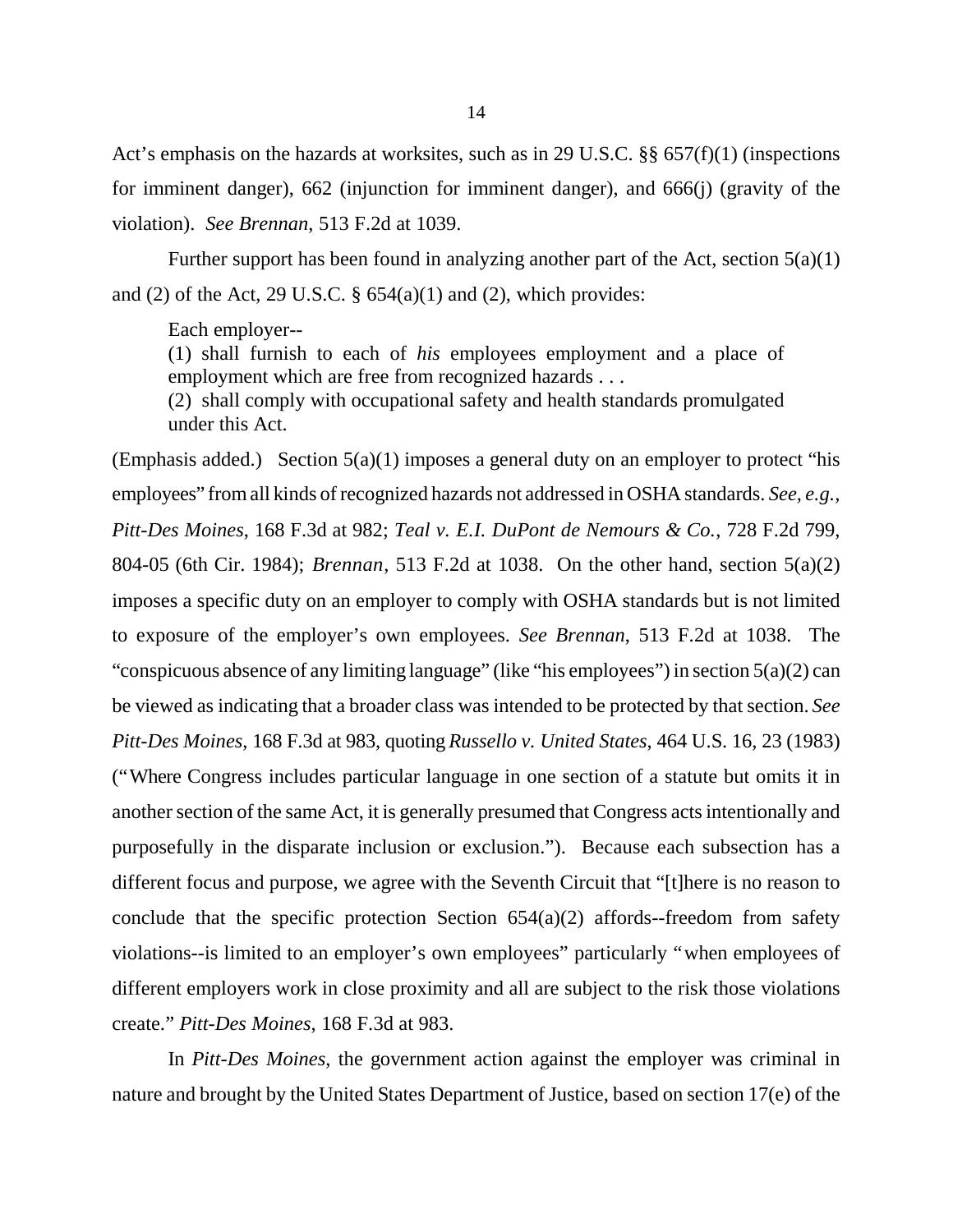Act, 29 U.S.C. § 666(e), which provides that "[a]ny employer who willfully violates any [OSHA] standard . . . and that violation caused death to *any* employee" shall, upon conviction, be punished by a fine and/or imprisonment. As the Seventh Circuit noted, "[t]he use of the term 'any' [before 'employee'] is significant" because, if the statute is read as a whole, Congress clearly distinguished between "his employees" in section 5(a)(1) and "any employee," indicating that "the class of employees whose deaths will trigger it is broader than those of the violator." *Id*. at 984. To read the statute as a whole and find, as one circuit court suggests, that section  $5(a)(1)$  and (2) require an employer to protect only its own employees, would mean that Congress established the basis for criminal liability far beyond that for civil liability. *See Melerine v. Avondale Shipyards, Inc.*, 659 F.2d 706 (5th Cir. Unit A 1981).

Regarding the legislative history, while there is "no explicit authorization in the legislative history for the imposition of liability under the multi-employer doctrine" there is "none precluding it." *Pitt-Des Moines*, 168 F.3d at 983. The Second Circuit in *Brennan* points out legislative history supporting the proposition that the Act is preventive in nature. 513 F.2d at 1039, citing H.R. Rep. No. 1291, 91st Cong., 2d Sess. 22 (1970), *reprinted in* Senate Comm. On Labor and Public Welfare, 92d Cong, 1st Sess., *Legislative History of the Occupational Safety and Health Act of 1970*, at 853 (1971) ("Death and disability prevention is the primary intent of this bill . . . . [therefore] [I]t is essential that we guarantee adequate warning of possible hazards.") This is consistent with the view of the courts that the keystone of the Act is preventability. *E.g., Brennan v. Southern Contractors Service*, 492 F.2d 498, 501 (5th Cir. 1974); *National Realty and Construction Corp. v. OSHRC*, 489 F.2d 1257, 1266-67 (D.C. Cir. 1973). This preventability emphasis supports finding liability where an employer created or controlled a hazardous condition, especially in the context of a multiple employer construction worksite. *Brennan*, 513 at 1039.

Courts have also recognized that the doctrine addresses the peculiar needs of preventing hazards at construction sites, which "often entail different employees being exposed to hazards created by more than one employer." *Pitt-Des Moines*, 168 F.3d at 985;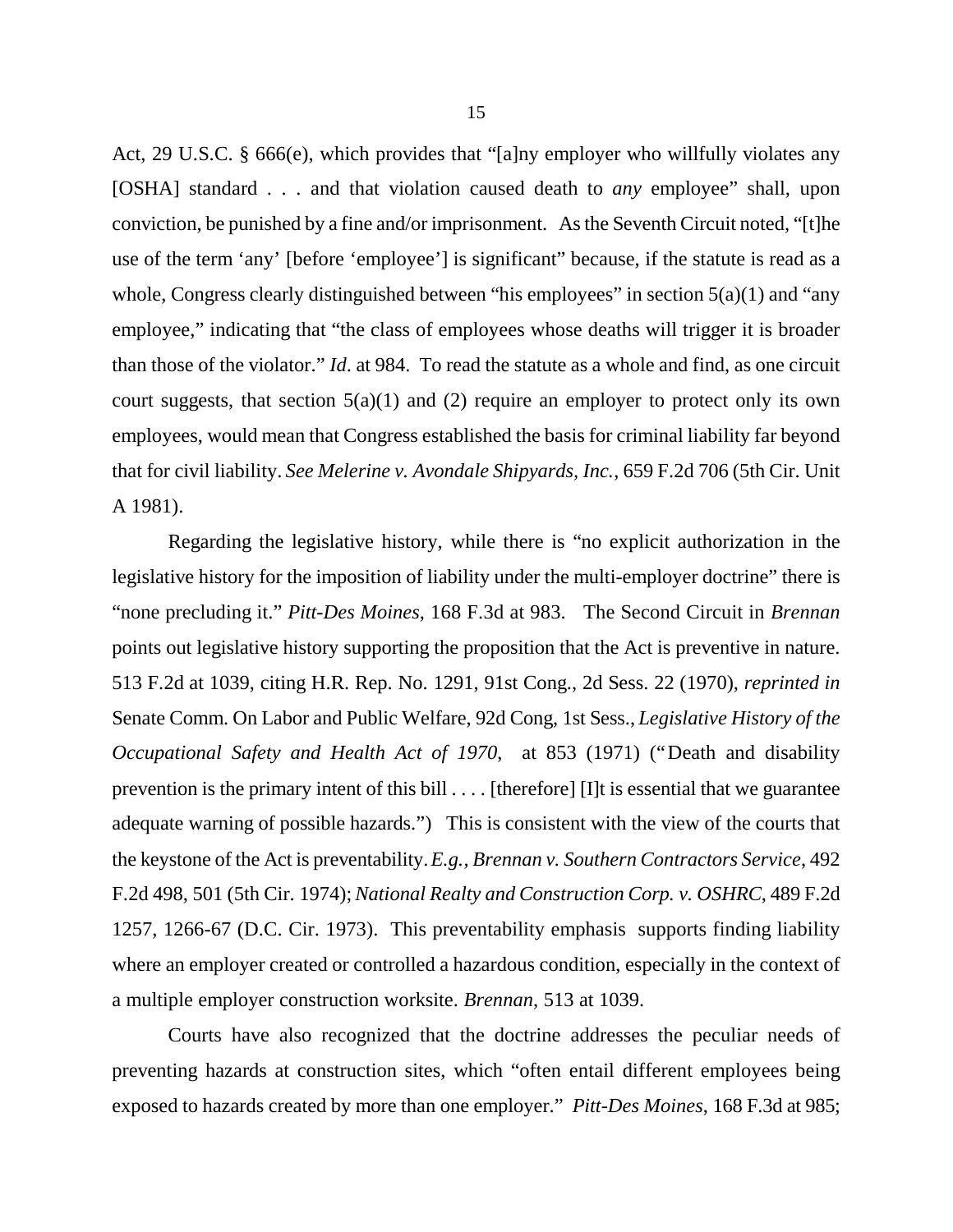*see Grossman Steel*, 4 BNA OSHC at 1188, 1975-76 CCH OSHD at p. 24,791 (noting that the doctrine is "required by the unique nature of the multi-employer worksite common to the construction industry"); *Beatty Equipment Leasing, Inc.*, 4 BNA OSHC at 1212, 1975-76 CCH OSHD at p. 24,802 (doctrine "accommodate[s] the unique nature of such workplaces"). Also, the doctrine is supported by the Act's preventive purpose in light of the construction industry's historically very high injury rate. *See Brennan,* 513 F.2d at 1038-39.

### *Application of the Doctrine to This Case*

Access argues on review that the doctrine does not apply to it because it "was not a subcontractor on this jobsite" but rather "a lessor of equipment."<sup>11</sup> Soon after the Commission adopted the multiple employer worksite doctrine in *Anning-Johnson* and *Grossman Steel*, it specifically addressed this issue in a case involving an employer that provided and erected safe tubular welded scaffolding for a three-story building under construction, and that created a hazard by failing to install midrails on the scaffold upon which lathing and plastering subcontractors were observed. *Beatty Equipment Leasing*, 4 BNA OSHC at 1212, 1975-76 CCH OSHD at p. 24,802, *aff'd,* 577 F.2d 534 (9th Cir. 1978). The Commission held:

Respondent's status as a materialman does not warrant the application of a rule different from that applied to subcontractors. Materialmen no less than subcontractors are capable of creating hazards or controlling hazards which endanger the employees of other employers. We will, therefore, adopt a rule in which a materialman will be liable for violative conditions which it created or had control over and to which employees of contractors are exposed, even though no employees of its own are exposed to the hazard. We conclude that, as with our rule regarding subcontractors, such a rule will better serve the interest of employee safety on such sites than would our former rule and that our rule will not place an unreasonable or unachievable duty on materialmen. We stress again that our rule is limited in applicability to multi-employer sites in the construction industry.

<sup>11</sup>While there may be circumstances where a lessor has such a limited connection to the activities on a particular construction project such that it would not be engaged in "construction work," that is not the case here.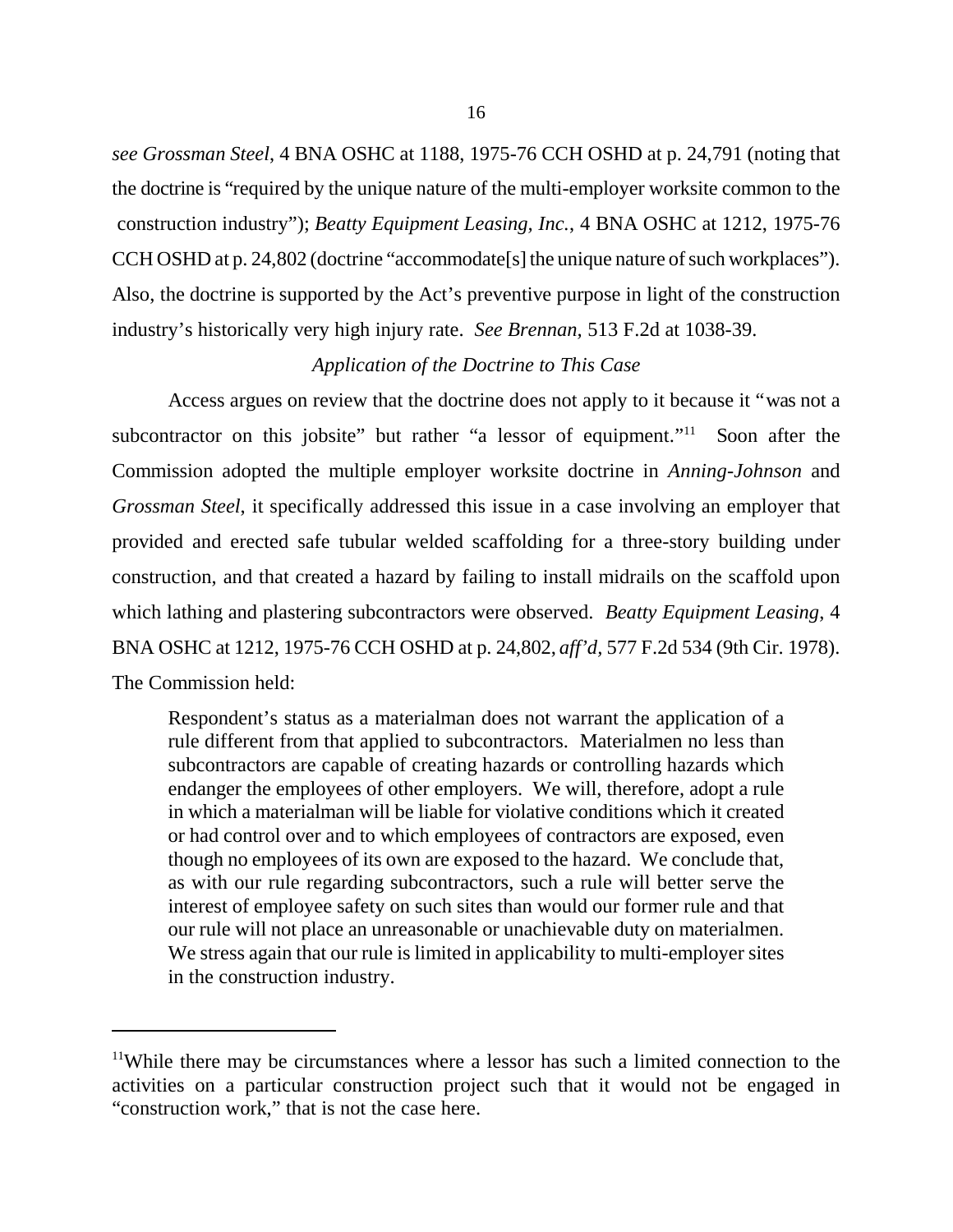*Id.* Therefore, we reject Access' claim that the doctrine does not apply to it because it is not a contractor.<sup>12</sup>

 $12$ Although Access does not raise it on review, there is the issue of whether the doctrine applies in the Eleventh Circuit, to which this case can be appealed. See note 6 *supra*. The Eleventh Circuit has not in its own right adopted or rejected the doctrine. However, soon after that circuit was created, it declared that it considered cases decided by the Fifth Circuit *before* October 1, 1981, to be Eleventh Circuit precedent. *See Bonner v. City of Prichard*, 661 F.2d 1206, 1209 (11th Cir. 1981). This would include as precedent *Central of Georgia Railroad Co. v. OSHRC*, 576 F.2d 620 (5th Cir. 1978), in which the Fifth Circuit did not apply the doctrine due to the relationship of the companies involved but did note that it "agree[s] with *Anning-Johnson* that issues of creation and control of a violation are important in determining liability" for an OSHA violation. The Fifth Circuit has not reviewed a Commission decision on the liability of an employer at a multiple employer worksite since the Commission adopted the doctrine.

*Southeast Contractors, Inc. v. Dunlop*, 512 F.2d 675 (5th Cir. 1975) (per curiam), *rev'g* 1 BNA OSHC 1713, 1714-16, 1973-74 CCH OSHD ¶ 17,787, pp. 22,148-50 (No. 1445, 1974), would also be precedent in the Eleventh Circuit. It was issued *before* the Commission adopted the multiple employer worksite doctrine. The Commission majority below ruled that the standard applied to a paving company because that employer "used" the dump trailer, within the meaning of the cited standard, by unloading an asphalt shipment from the trailer that it had hired, noting that one of its employees directed the trailer driver and another was fatally injured by the trailer. Former Chairman Moran dissented, based on what was then Commission precedent--*Gilles & Cotting* and *City Wide Tuckpointing* (see note 9 *supra*)- and the general rule of agency law that a contractor is not responsible for the acts of his subcontractors or their employees. On appeal, the Fifth Circuit summarily agreed with the dissent.

In a negligence case under maritime law decided by the Fifth Circuit, *Melerine v. Avondale Shipyards*, 659 F.2d 706 (5th Cir. Unit A Oct. 23, 1981), the Fifth Circuit declined the request of an injured ship repairman to find an employer of a crane operator (not the employer of the repairman) liable for negligence *per se* based on violation of OSHA maritime standards. This decision, which relies heavily on *Southeast Contractors*, would appear not to be controlling precedent in the Eleventh Circuit because it was issued *after* October 1, 1981 and by Unit A, not Unit B. *See, e.g., Stein v. Reynolds Securities, Inc.*, 667 F.2d 33, 34 (11th Cir. 1982) ("Unit A . . . decisions after October 1, 1981, are . . . not binding precedent in the Eleventh Circuit," while Unit B decisions are). Also, *Melerine* was a tort case, which at least one court has distinguished from a case before the Commission. (continued...)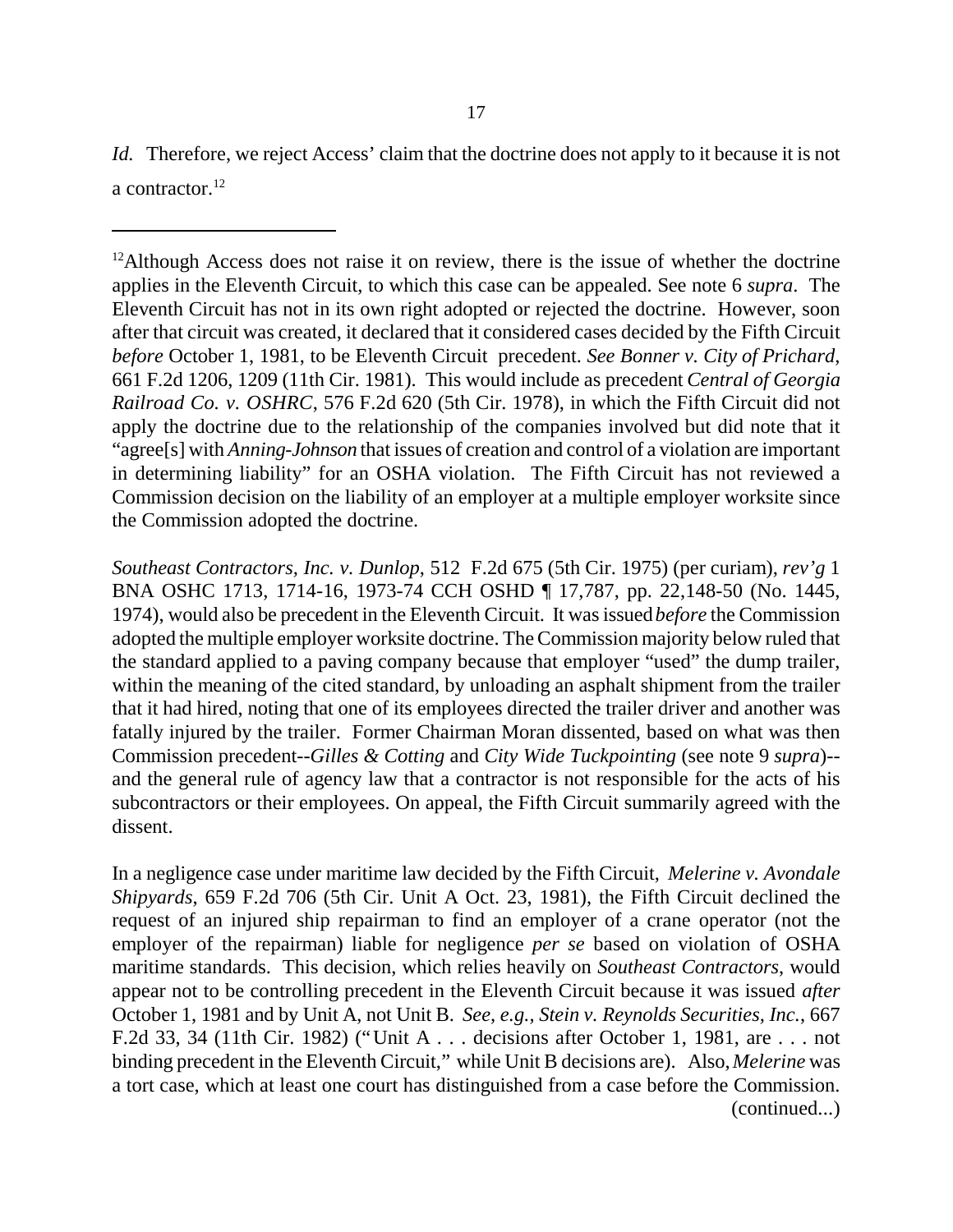Access' only other contention on review regarding this issue is that, even if the doctrine were to apply, the Secretary has not shown that it created or controlled the hazardous condition. We conclude that the evidence establishes that Access created the hazard because its employee Hall, who was (according to his supervisor O'Bryan) "in charge of or like the lead person for" the one or two Access employees who accompanied him, placed the fourth extension on the platform without knowing what weight it could bear. As discussed above, O'Bryan testified that there was no load chart for a fourth extension, and

Moreover, as mentioned in note 6 *supra,* this case can be appealed to the D.C. Circuit, which has not yet either adopted or rejected the doctrine. *See Anthony Crane Rental*; *cf. IBP, Inc. v. Secretary of Labor,* 144 F.3 861 (D.C. Cir. 1998) (non-construction site setting; language of contract as well as evidence showed lack of control). An issue identified by that circuit in *Anthony Crane,* 70 F.3d at 1306-07*,* is the relationship between the language in 29 C.F.R. § 1910.12(a) (discussed by Access regarding another issue) and the multiple employer worksite doctrine. The parties in this case have not argued or briefed this issue. Therefore, like the D.C. Circuit in *Anthony Crane*, we do not decide that issue here.

 $12$ (...continued)

*See Frohlick Crane Service, Inc. v. OSHRC*, 521 F.2d 628, 631 (10th Cir. 1975) ("This is a not a tort case. Rather, it is an administrative proceeding brought under remedial legislation designed to provide a safe place to work for every working man and woman in the Nation. The Act should not be given a narrow or technical construction . . ."). If *Melerine* were precedent in the Eleventh Circuit, we agree with the Seventh Circuit in *Pitt-Des Moines* (and the other circuits reaching the same conclusion) and respectfully disagree with the Fifth Circuit's reading of "his employees" in section  $5(a)(1)$  of the Act into section 5(a)(2) of the Act. *See generally* Miller, *The Occupational Safety and Health Act of 1970 and the Law of Torts*, 38 Law & Contemp. Prob. 612, 636 (1974) ("[a]rguments that the general duty clause (which limits an employer's duty to his own employees ) was intended also to limit the scope of the duty prescribed in section  $5(a)(2)$  find no support in the Act or in its legislative history"); *cf. Melerine*, 659 F.2d at 710 n. 12 (citing article). We note that the *Melerine* court relied on passages from the Seventh Circuit's decision in*Anning-Johnson*, 659 F.2d at 711 n.17, in which the Seventh Circuit reflected, in dicta, that holding several employers responsible for one employee's health and safety could "cause confusion and disruption" and "prove to be counterproductive." We note, however, that the Seventh Circuit has since adopted the multiple employer worksite doctrine in *Pitt-Des Moines*, discussed above.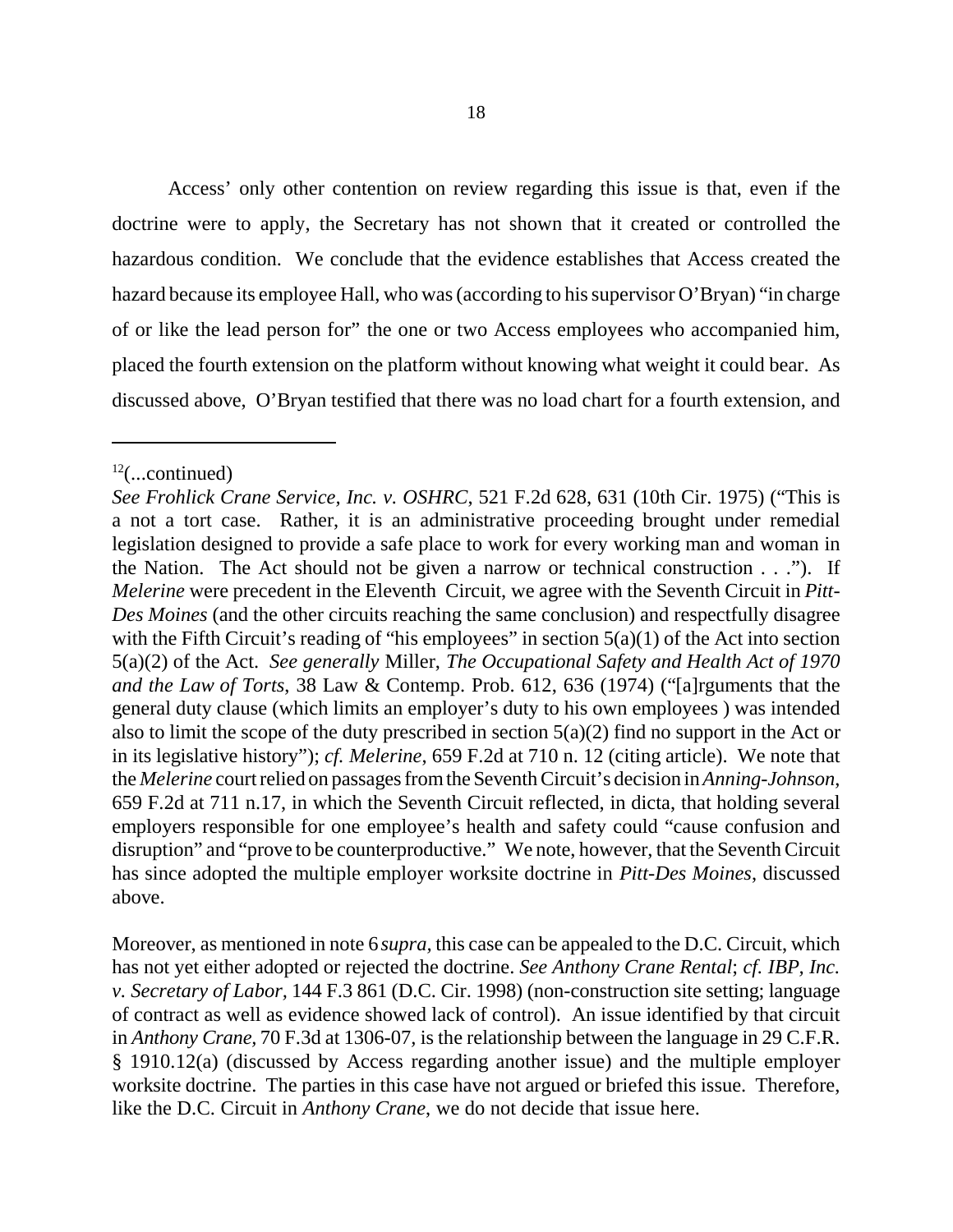the record did not establish that Access had any other basis for determining what the fourth extension could bear.

Based on the discussion above, we conclude that Access is responsible under the OSHA standards for creating a hazard--adding a fourth extension without knowing what weight it could bear--to which LBJ's employees were exposed, regardless of the fact that Access' own employees were not exposed.<sup>13</sup>

#### D. *Knowledge*

Actual or constructive knowledge can be imputed to the cited employer through its supervisory employee. *E.g., A.P. O'Horo*, 14 BNA OSHC 2004, 2007, 1991-93 CCH OSHD ¶ 29,223, p. 39,128 (No. 85-369, 1991); *see Georgia Electric Co.*, 5 BNA OSHC 1112, 1115, 1977-78 CCH OSHD ¶ 21,613 (No. 9339, 1977) , *aff'd*, 595 F.2d 309 (5th Cir. 1979). It is well-settled that an employee who has been delegated authority over other employees, even if only temporarily, is considered to be a supervisor for the purposes of imputing knowledge to an employer. *E.g., A.P. O'Horo*, 14 BNA OSHC at 2007, 1991-93 CCH OSHD at p. 39,128 (laborer designated as working foreman); *Paul Betty, d/b/a Betty Brothers*, 9 BNA OSHC 1379, 1381-82, 1981 CCH OSHD ¶ 25,219, p. 31,150 (No. 76- 4271, 1981) (plasterer functioned as a supervisor). "It is the substance of the delegation of authority that is controlling, not the formal title of the employee having this authority." *Dover Elevator Co.*, 16 BNA OSHC 1281, 1286, 1993-95 CCH OSHD ¶ 30,148, p. 41,480 (No. 91-862, 1993). The judge concluded that the Secretary failed to establish that Access had the requisite knowledge that the scaffold was unable to support its maximum intended load because Access could not have known "[t]he irrationality of LBJ's behavior" in putting five employees and their materials on the extended scaffold. In deciding the knowledge issue against the Secretary, the judge considered the cited condition to be the

 $13$ Access does not argue the affirmative defense (and the record does not establish) that it took all reasonable measures to protect LBJ's employees. *See, e.g., Flint Engineering & Construction Co.*, 15 BNA OSHC 2052, 2054-56, 1991-93 CCH OSHD ¶ 29,923, pp. 40,853-54 (No. 90-2873, 1992).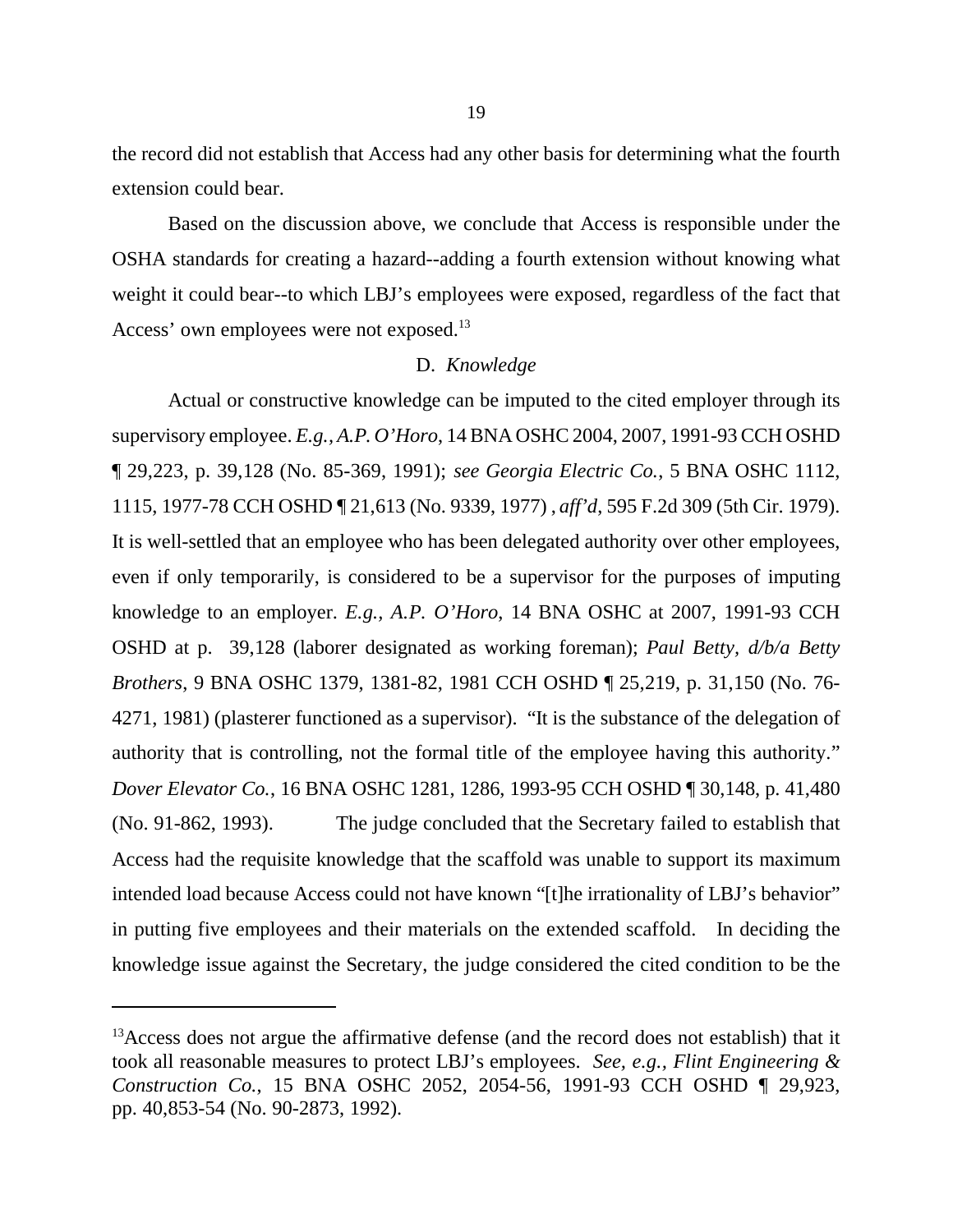platform that collapsed, whereas, as we note above, the violative condition is the addition of the fourth extension without knowing what it could bear. For the reasons stated below, we conclude that the Secretary established that Access had knowledge of the hazardous condition.

The Secretary established that Hall, who added the fourth extension, was, at least temporarily, a leadman or supervisor. Both O'Bryan and Hall testified that Hall was "in charge of" the two Access employees that he brought with him to the site "to change any of the configurations on the work platforms." O'Bryan considered Hall to be "like the lead person for those two" employees. Because Hall was "in charge of" or "like the lead person for" the Access employees who came with him to the site, he can be considered a supervisor. He himself added the fourth extension. He either knew or should have known with the exercise of reasonable diligence that the fourth extension was not on the load chart even for symmetrical loads. We conclude that Hall's knowledge can be imputed to Access. Therefore, the Secretary has established a prima facie showing of knowledge.

Access did not present any evidence to rebut this showing. On review, it contends that to consider Hall a supervisor and impute his knowledge to Access would be inconsistent with the Secretary's position in issuing the citations and presenting its case at the hearing. Access refers to the compliance officer's testimony that his worksheet for the citation showed employer knowledge based in part on what O'Bryan observed generally. However, as we discuss above, at the hearing there was sufficient evidence of Hall's supervisory status. Access also relies on objections that it made at the hearing to certain testimony based on its assertion that the Secretary did not deem Hall to be part of Access' management, which the Secretary did not refute. We note that these are characterizations of the Secretary's case made by Access, not the Secretary herself. Moreover, Access asserts that O'Bryan, not Hall, was the sole Access employee responsible for making decisions about the configurations of the platforms and how many platforms Access should send to the site. While Hall agreed at the hearing that those decisions are O'Bryan's to make, nevertheless Hall added the fourth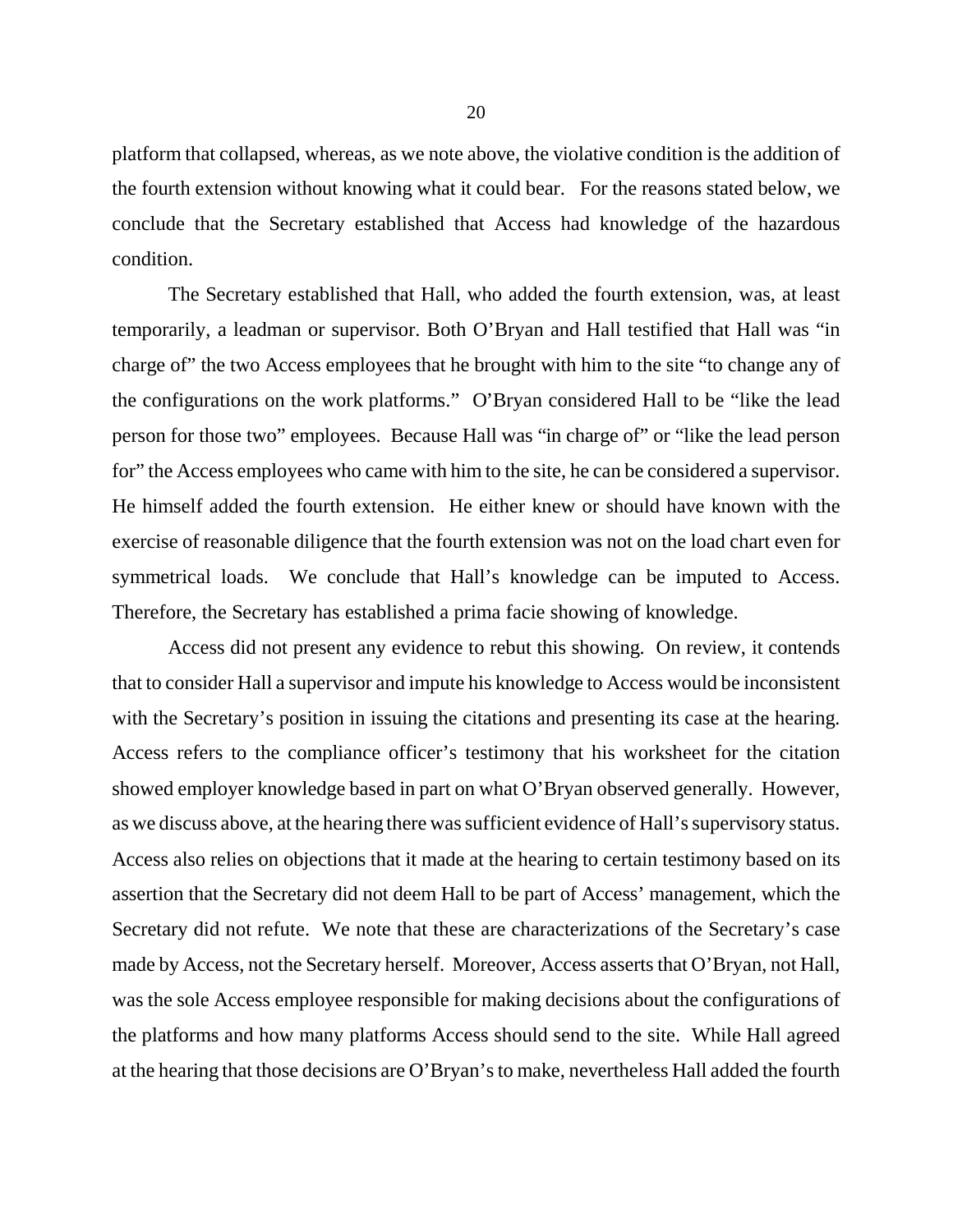extension, and Access does not argue that his action was unpreventable.<sup>14</sup> Access notes that Hall came to the site only every three to five weeks. But, as the cases like *Dover*, 16 BNA OSHC at 1286, 1993-95 CCH OSHD at p. 41,480, point out, a supervisor does not lose that status even if the delegation of authority is only temporary. Anyway, in the time period more closely preceding the accident, O'Bryan was at the site less frequently, and Hall was the contact person. Moreover, the evidence does not show, as it did in *Daniel Int'l v. OSHRC*, 683 F.2d 361 (11th Cir. 1982), that the leadman's supervisor (here, O'Bryan) was the one who really directed the work at the time in question.<sup>15</sup>

Based on the discussions of the elements of proof above, we conclude that the Secretary has made a prima facie showing of a violation of section 1926.451(a)(7).

# E. *Willfulness*

A violation is willful if it is committed with intentional, knowing, or voluntary disregard for the requirements of the Act, *or* with plain indifference to employee safety. *E.g., Tampa Shipyards, Inc.*, 15 BNA OSHC 1533, 1539, 1991-93 CCH OSHD ¶ 29,617, p. 40,101 (No. 86-360, 1992) (consolidated). To find willfulness under the first prong

<sup>15</sup>We note that critical information was not conveyed to the appropriate LBJ employees. The Commission has found that an employer failed to exercise reasonable diligence and thus should have known that the crane might be overloaded where it "did not clearly and unambiguously relay to the crane operator the precise, critical information" on the load and it had no reliable means of unambiguously relaying that critical information. *Towne Construction*, 12 BNA OSHC 2185, 2190 (No. 83-1262, 1986), *aff'd*, 847 F.2d 1187 (6th Cir. 1988) (standard at issue there was  $29$  C.F.R. § 1926.550(a)(1) requiring compliance with crane manufacturer's specifications; Towne exceeded the manufacturer's load limitations). As noted above, there was no load chart sticker on the scaffold at the location where it should have been. Also, LBJ employee Jackson, who operated the crane, testified that he had not been instructed in maximum loads and did not know what a load chart was.

 $14$ An employer can be excused from the acts of its supervisory employee if it demonstrates that such acts were contrary to a work rule that was adequately communicated and effectively enforced. *E.g., Pride Oil Well Service*, 15 BNA OSHC 1809, 1815 (No. 87-692, 1992). In this case, Access does not argue that Hall's action of adding the fourth extension was unpreventable employee misconduct. Indeed, Access contends in its brief on review that "it was not uncommon for Access to use four extension decks on a platform."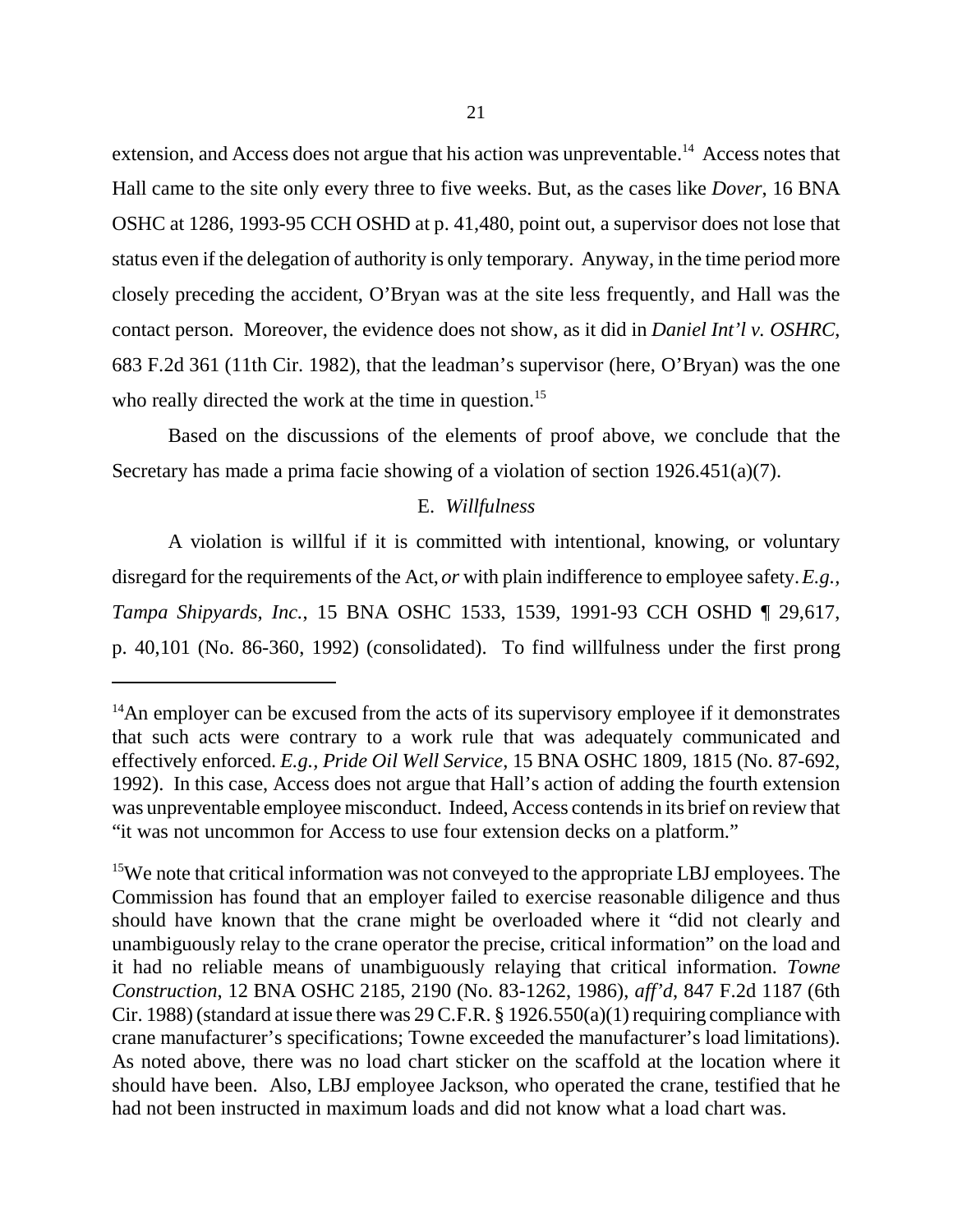involves determining that the employer had a "heightened awareness," rather than simple knowledge, of the violative conditions. *Williams Enterprises, Inc.*, 13 BNA OSHC 1249, 1256-57, 1986-87 CCH OSHD ¶ 27,893, p. 36,589 (No. 85-35, 1987). Where that state of mind is shown by the actions of supervisory employees, it is imputed to the employer like a supervisor's knowledge. *Tampa*, 15 BNA OSHC at 1539, 1991-93 CCH OSHD at p. 40,101.

Access was well aware of OSHA standards in general, for its advertising pamphlet in evidence asserts that its equipment "[m]eets or exceeds OSHA requirements." Access was aware of the standard cited here, section 1926.451(a)(7), because it had been cited for violating it before. The Secretary asserts that the violation is willful due to Access' "deliberate disregard of the need to maintain a four-to-one capability-to-load ratio," "plain indifference to the safety of the employees who would be using the scaffold," and also its routine installation of cantilevers. This demonstrates that the Secretary is to some degree basing its willfulness charge on Access' use of cantilevers. (The compliance officer testified that it was because of the cantilevered I-beams that the violation was willful.)

In 1991, Access was cited for a serious violation of section 1926.451(a)(7) because at a worksite in Atlanta in September of 1990 "[c]omponents of scaffolding did not support the intended load . . . ." There is little in the record about this 1991 citation. Access' president Reese testified that it concerned failure to tighten up a clamp that was holding up one of the beams supporting a cantilevered section, resulting in the beam tilting down. It did not concern overloading of the cantilevered section. Along with its answer to the OSHA complaint for the 1991 citation, Access submitted a copy of the load calculations done by Pretzer and dated September 28, 1990 (which are included in Exhibit C-14 behind the twopage letter dated February 14, 1991) to support its position that it met the four-to-one ratio. Then, a somewhat friendly, ongoing relationship seemed to develop between OSHA and Access: Reese met with Bill Bice of the Atlanta East Area Office and Leslie Bermudez of the Regional Office Technical Support Division in April of 1992, which is memorialized in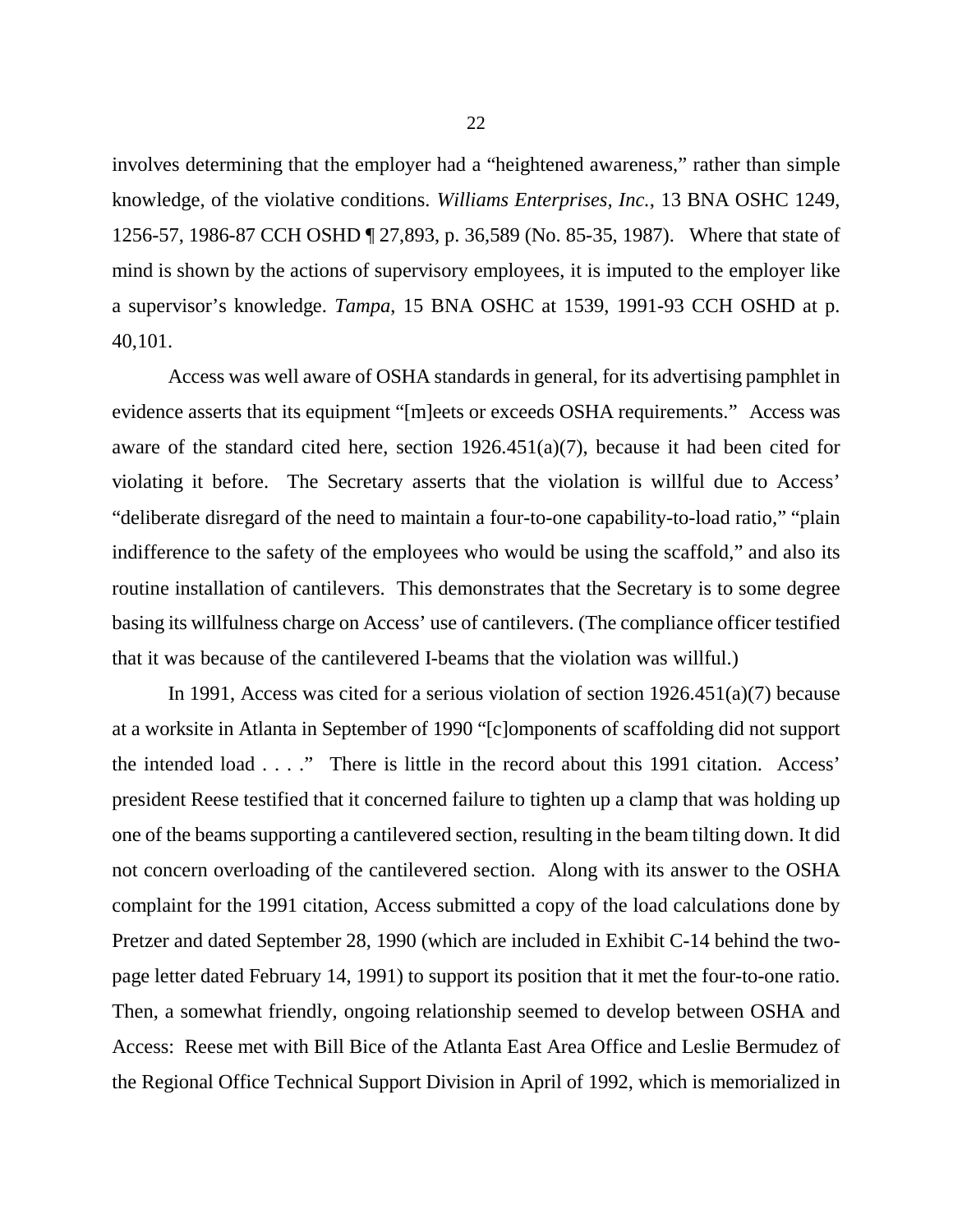OSHA's letter to Reese concerning such matters as square tubing supports for platform extensions and brackets apparently used for beams supporting cantilevers. Thus, Access took measures to prevent a recurrence of the cantilever bracket problem that caused the 1990 incident resulting in the 1991 citation. Moreover, the letter from OSHA suggests, as Reese testified at the hearing, that the Secretary had communicated with Access before about brackets for cantilever beams, and OSHA had not indicated that cantilevers were inappropriate. Therefore, even were we to reach the issue of cantilevers here (see note 4 *supra*), this evidence tends to show that the violation was not willful. *Cf. Anderson Excavating and Wrecking Co.,* 17 BNA OSHC 1890, 1892-93 & n.8, 1997 CCH OSHD ¶ 31,228, p. 43,790 (No. 92-3684, 1997), *aff'd*, 131 F.3d 1254 (8th Cir., 1997) (willfulness shown where no steps were taken to prevent recurrences of prior violations).

Furthermore, Access' showed good faith in its response to the citation at issue. *See Anderson*, 17 BNA OSHC at 1894, *citing Brock v. Morello Bros. Constr. Co.*, 809 F.2d 161 (1st Cir. 1987) (although post-citation conduct may not prove much, it can be an additional factor to take into account in determining willfulness). Following the issuance of the citation here, Access ordered all operations using cantilevers to cease until each situation had been evaluated, which involved a loss of \$10,000 to \$15,000 in credits. (There is no indication whether any of those sites involved a fourth extension to the platform.)

However, although Access was aware of the standard, there is no evidence that Access properly informed or trained Hall in how to comply with it. While Hall testified that he added the fourth extension, there is no evidence on whether he appreciated the impropriety of doing so without knowing what weight it could bear or of failing to inform his supervisor that he added the fourth extension. Hall acknowledged in his testimony that he lacked a "certificate of competence" in erecting scaffolds. Nevertheless, the lack of evidence that Hall was trained should not be relied upon to support a willful characterization. Access had no need to introduce such evidence since it did not raise the unpreventable employee misconduct defense nor was it cited under a failure to train standard. Arguably, it is the Secretary who should have elicited testimony on what, if any, training Hall was given and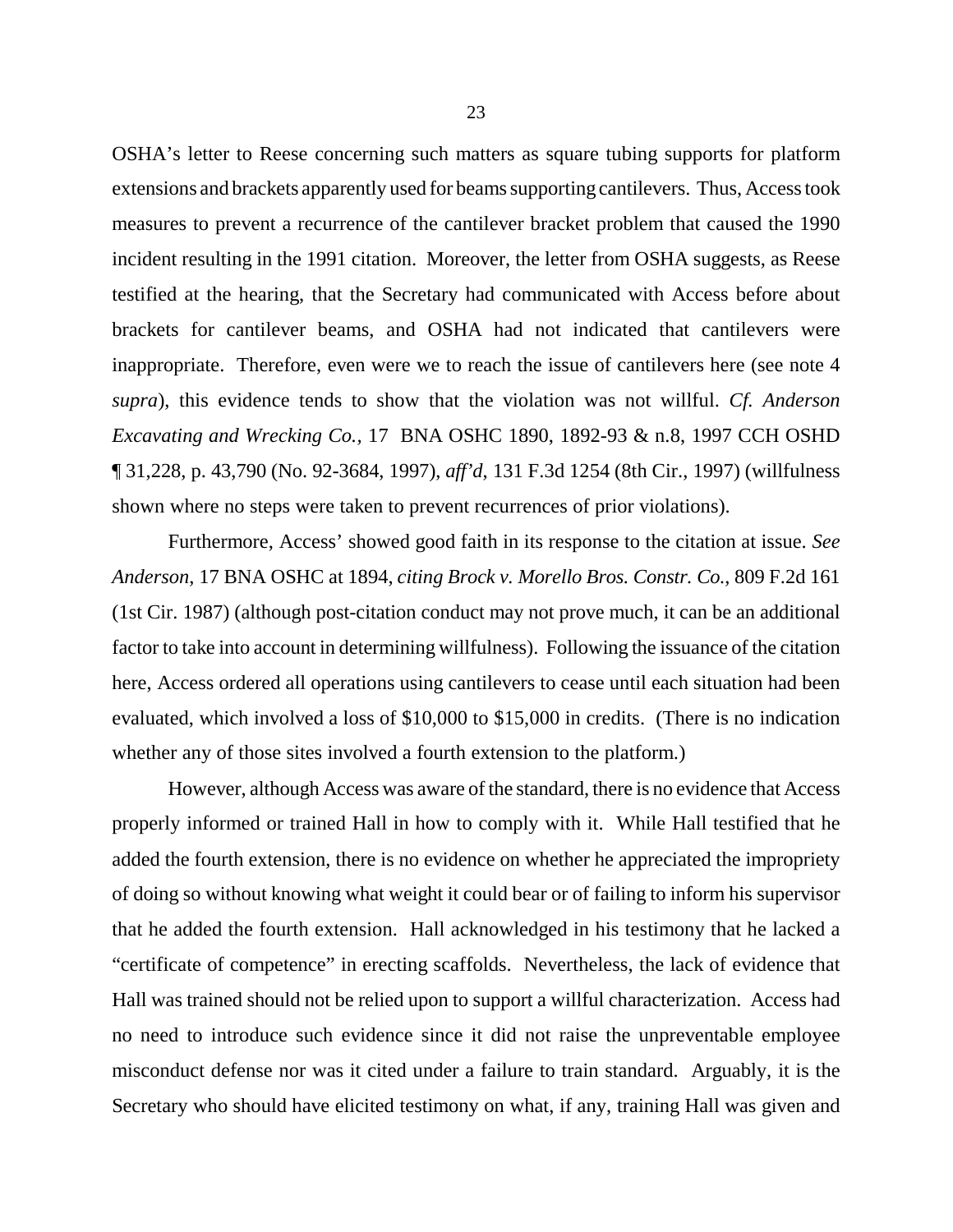whether in the past Hall ever showed a lack of knowledge or competence to do scaffold configuration work. We do not know how or when he communicated with his supervisor. This lack of development of the record cuts against a finding of willfulness. *See George Campbell Painting Co.*, 17 BNA OSHC 1979, 1983, 1997 CCH OSHD ¶ 31,293, p. 43,980 (No. 93-984, 1997) ("[w]e are concerned that the record in this case is poorly developed regarding the communication between" the general superintendent and the foreman; violation found not willful). $^{16}$ 

Based on the totality of the factors discussed above, we conclude that the violation was not willful. In light of the evidence that the hazardous condition created by Access resulted in the deaths of several LBJ employees and in serious physical harm to others, we characterize the violation as serious.

### F. *Penalty*

The Secretary proposed the maximum penalty of \$70,000 in charging Access with a willful violation. Because we have found that the violation is not willful and have characterized it as serious, the maximum penalty that we can assess is \$7,000. *See* section 17(b) of the Act, 29 U.S.C. § 666(b), as amended by the Omnibus Budget Reconciliation Act of 1990.

In determining what penalty to assess, the Commission must consider the factors set forth in section 17(j) of the Act, 29 U.S.C.  $\S$  666(j): the cited employer's size, the gravity of the violation, the good faith of the employer, and the employer's history of violations.

<sup>&</sup>lt;sup>16</sup>The Secretary relies repeatedly on the assertions of Access in its brief on review that it is "not uncommon" for it to add four extensions, when no load chart or other materials (in the record) gave it the calculated load for that configuration, as showing plain indifference to the standards' load safety requirements. The evidence in the record does not support this claim. If the claim were supported in the record, it would be an important factor for establishing willfulness. *See National Engineering and Contracting Co.*, 18 BNA OSHC 1075, 1081, 1997 CCH OSHD ¶ 31,433, p. 44,457 (No. 94-2787, 1997) ("[d]espite the prohibitions in the manual and warning posted on the crane . . . National's policy was to perform lifts regardless of whether the outriggers or stabilizers could be extended").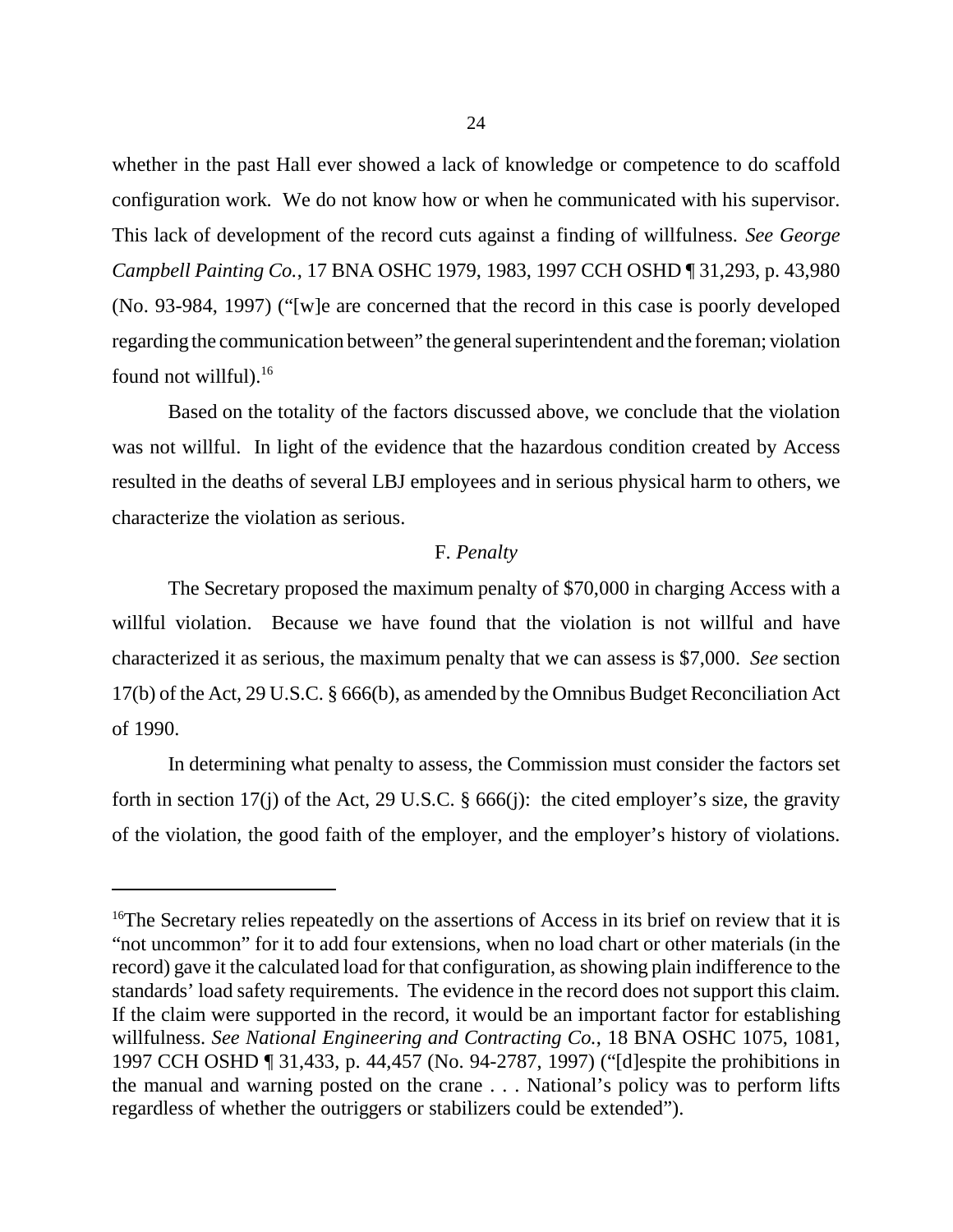The record shows that Access is a small employer with fourteen employees at the time of the accident. As we noted in discussing the willful issue above, Access demonstrated some good faith by halting all work involving cantilevers after the accident here until the configurations could be evaluated by Access. However, there is no evidence that Access halted the use of four extensions (and unevenly configured extensions), which were problems here as well. Indeed, Access' counsel asserts on review that Access adds fourth extensions all the time. Concerning Access' history of violations, as we mentioned in the willful discussion above, Access was cited for violating section 1926.451(a)(7) in 1991 for a faulty clamp, which resulted in a settlement.

However, the gravity of the violation is very high as illustrated by the severe injuries that resulted in the deaths of three LBJ employees. In such a case, the principal factor in assessing a penalty would be the gravity of the violation. *See, e.g., Nacirema Operating Company, Inc.*, 1 BNA OSHC 1001, 1003, 1971-73 CCH OSHD ¶ 15,032, p. 20,044 (No. 4, 1972). Because of the very high gravity of the violation, we assess a penalty of \$7,000 for the serious violation of section  $1926.451(a)(7)$ .

III. *Citation 1, Item 1, Alleging Serious Violation of 29 C.F.R. § 1926.20(b)(3)* The Secretary charged that Access violated 29 C.F.R.  $\S 1926.20(b)(3)^{17}$  because it did

The use of any machinery, tool, material, or equipment which is not in compliance with any applicable requirement of this part is prohibited. Such (continued...)

 $17$ Section 1926.20(b)(3) provides: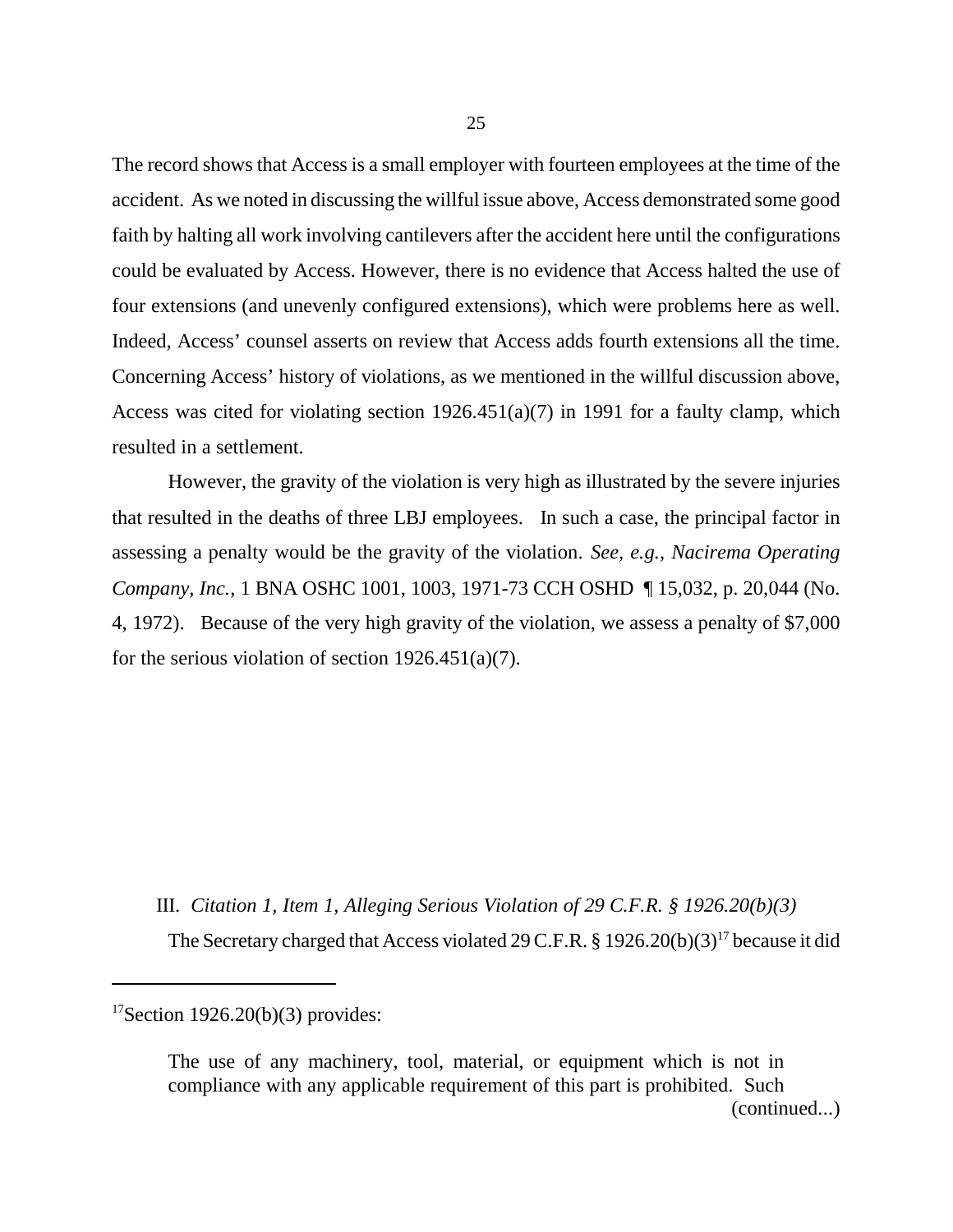not lock out or tag out, on or before the date of the accident, the mast climbing elevated work platform involved in the accident.<sup>18</sup>

The judge summarily vacated this item after stating that "[a]s the previous section [of his opinion, which concerned the section  $1926.451(a)(7)$  item] makes clear, the Secretary failed to establish that Access had the requisite knowledge that the scaffold was unable to support its maximum intended load" because Access could not have known "[t]he irrationality of LBJ's behavior" in putting five employees and their materials on the extended scaffold. On review, the Secretary argues that she proved a violation because: the scaffold was configured in a manner that exceeded the manufacturer's load charts in that it had a fourth extension (and a cantilevered platform); the scaffold was in use prior to the accident; the scaffold presented a hazard of serious physical injury or death; and Access "had abundant knowledge that the scaffolds did not meet required safety parameters." Access contends on review that this item is based solely on the section  $1926.451(a)(7)$  item, which it argues was not established, and therefore it must fail.

Our review of Commission precedent reveals no case law on this standard. The hazard that the standard addresses here is use of an overloaded scaffold. This is essentially

 $17$ (...continued)

machine, tool, material, or equipment shall either be identified as unsafe by tagging or locking the controls to render them inoperable.

<sup>&</sup>lt;sup>18</sup> Access was cited for violating this standard regarding the scaffold that collapsed (no. 78) and a nearby scaffold (no. 45). The judge found that "[n]o convincing evidence was adduced" to show that scaffold no. 45 could not support four times its intended load. The briefing notice limited arguments on this item to scaffold no. 78. Nevertheless, the Secretary contends on review (which she did not in her petition for discretionary review) that the judge erred in not finding a violation regarding scaffold no. 45, as well as scaffold no. 78. We do not address this item as to scaffold no. 45. Ordinarily, the Commission does not address issues that are not included in the briefing notice when there is a general direction for review. *See, e.g., Tampa Shipyards, Inc.*, 15 BNA OSHC at 1535 n.4, 1992 CCH OSHD at ¶ 29,617, p. 40,097 n.4. Moreover, the Secretary bases her assertion of a violation at scaffold no. 45 on the use of cantilevers alone (no fourth extension added). As noted above, we do not address the cantilevers because it is unclear who added them.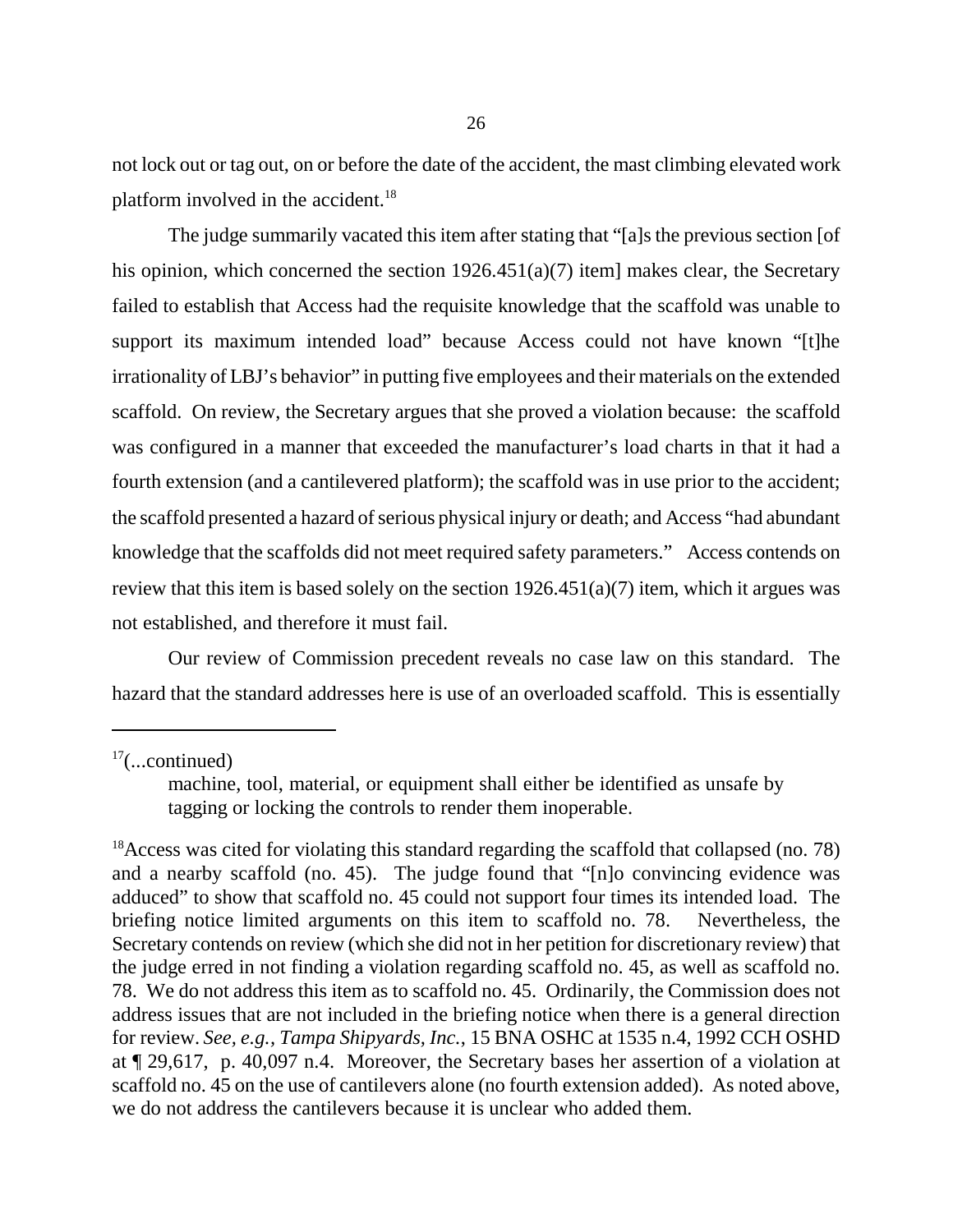the issue that the judge (mis)identified as applying to section  $1926.451(a)(7)$ . For purposes of this item, we agree with the judge that the Secretary has not established that Access knew or could have known that the scaffold would be so overloaded by LBJ. For this reason, we vacate this item.

### IV. *Citation 1, Item 2, Alleging Serious Violation of 29 C.F.R. § 1926.21(b)(2)*

The Secretary cited Access for violating 29 C.F.R.  $\S 1926.21(b)(2)^{19}$  because it failed to instruct LBJ employees "in the recognition and avoidance of unsafe conditions such as using cantilevered I-beams on the mast climbing work platform, and exceeding the manufacturers load capacities for the elevated work platform."<sup>20</sup> The judge vacated this item, concluding that "Access did not have a duty to instruct employees of whom it had no knowledge and limited contact. This is not a situation where an employer has an ongoing presence on a site and is continually in contact with the employees of other subcontractors." The judge noted that Access had no contractual relationship with LBJ, and both O'Bryan and Hall testified that they were not aware that LBJ was a subcontractor on the worksite. O'Bryan testified that he did not know that Brogno was with LBJ, and Hall identified Brogno and Jackson as employees of SPD.

The Secretary argues that the judge erred in vacating this item. She contends that Access is a creating employer under the multiple employer worksite doctrine, and privity of contract is not an element of that analysis, citing *Central of Georgia Railroad v. OSHRC*, 576 F.2d 620 (5th Cir. 1978); *Frohlick Crane Service v. OSHRC*, 521 F.2d 628 (10th Cir. 1975); and *C. Abbonizio Contractors, Inc.*, 16 BNA OSHC 2125, 2126 n.2, 1993-95 CCH

 $19$ Section 1926.21(b)(2) provides:

The employer shall instruct each employee in the recognition and avoidance of unsafe conditions and the regulations applicable to this work environment to control or eliminate any hazards or other exposure to illness or injury.

<sup>&</sup>lt;sup>20</sup>As discussed above, Access did not introduce any evidence showing that it properly trained its own employee Hall, but he is not the subject of this citation.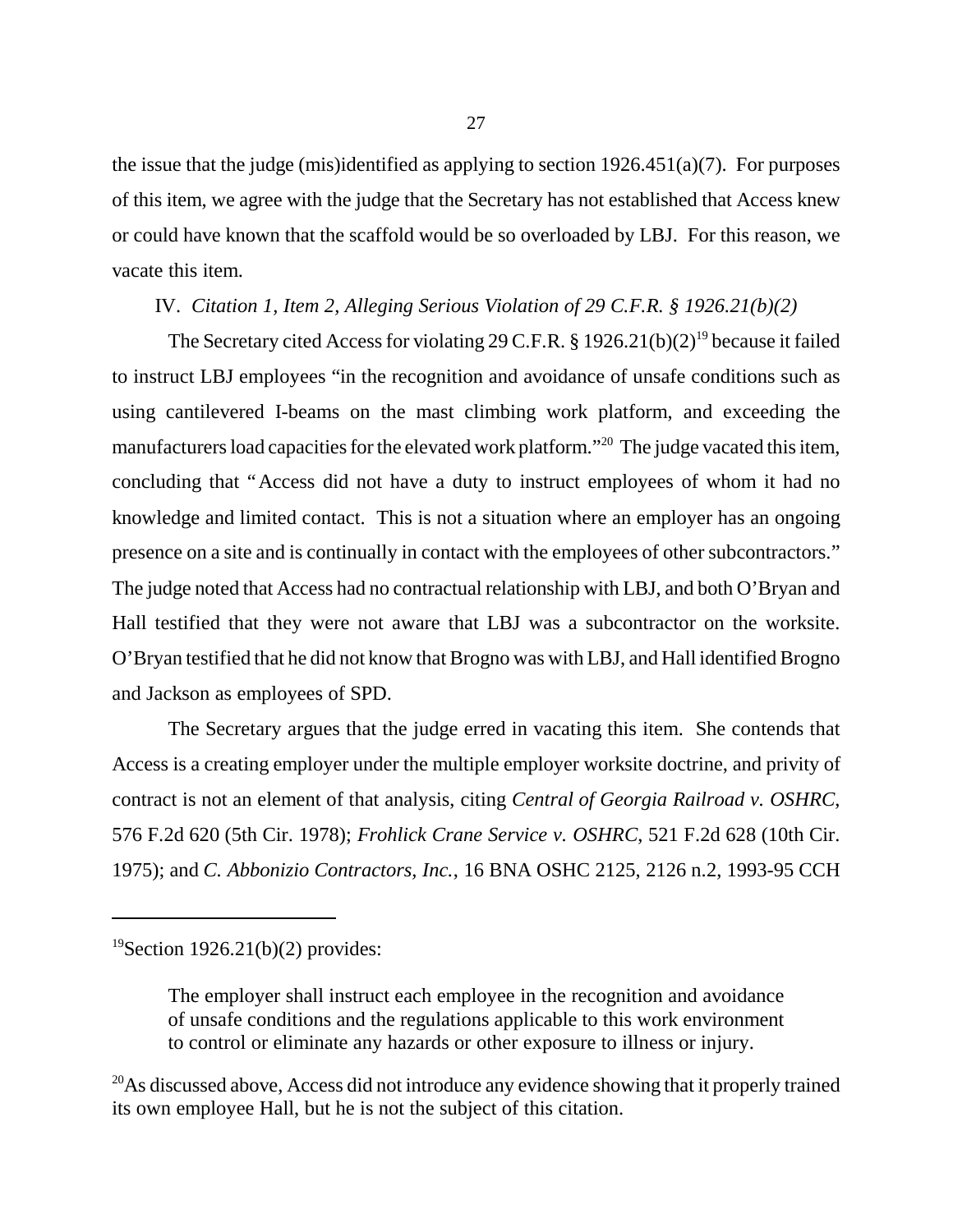OSHD ¶ 30,615, p. 42,399 n.2 (No. 91-2929, 1994). Therefore, she argues, it does not matter that there was no contract between Access and LBJ. She asserts that Access knew from the start that employees other than its own would be operating and using the scaffold; and she especially notes O'Bryan's testimony that, because SPD intended to purchase the scaffold, Access was training the users. She maintains that "Access' mistake of fact as to the identity of the employer of the stuccoing employees is immaterial to its duty to instruct them fully in the characteristics and hazards of the machinery they were being entrusted to operate." According to the Secretary, Access left the stucco workers with "only cursory instructions on how to operate the scaffold, and with *no* instructions how to ensure its safe use."

We conclude that the judge correctly vacated this item. The Secretary does not cite, and we have not found, any case that holds a cited employer responsible under the multiple employer worksite doctrine for not instructing another employer's employees *under section 1926.21(b)*. Access had no contractual relationship with LBJ; indeed, O'Brien and Hall were not aware LBJ was a subcontractor on the worksite. SPD, with whom Access dealt, had no employees exposed to the hazard, although Hall apparently thought that Jackson, whom he trained to operate the scaffold, was an SPD employee. Lastly, the evidence does not establish that Access ever knew or reasonably could have known of the cantilevers or the overloading by LBJ. We have found Access in violation for improperly adding the fourth extension and we think that is the extent of Access' responsibility on this record.

For these reasons, we agree with the judge and vacate item 2.

## V. *Conclusion*

Based on the reasons discussed above, we affirm Citation 2, Item 1, alleging a violation of section  $1926.451(a)(7)$ , and we characterize that violation as serious. We assess a penalty of \$7,000 therefor. We vacate Citation 1, Items 1 and 2, alleging respectively, serious violations of sections 1926.20(b)(3) and 1926.21(b)(2).